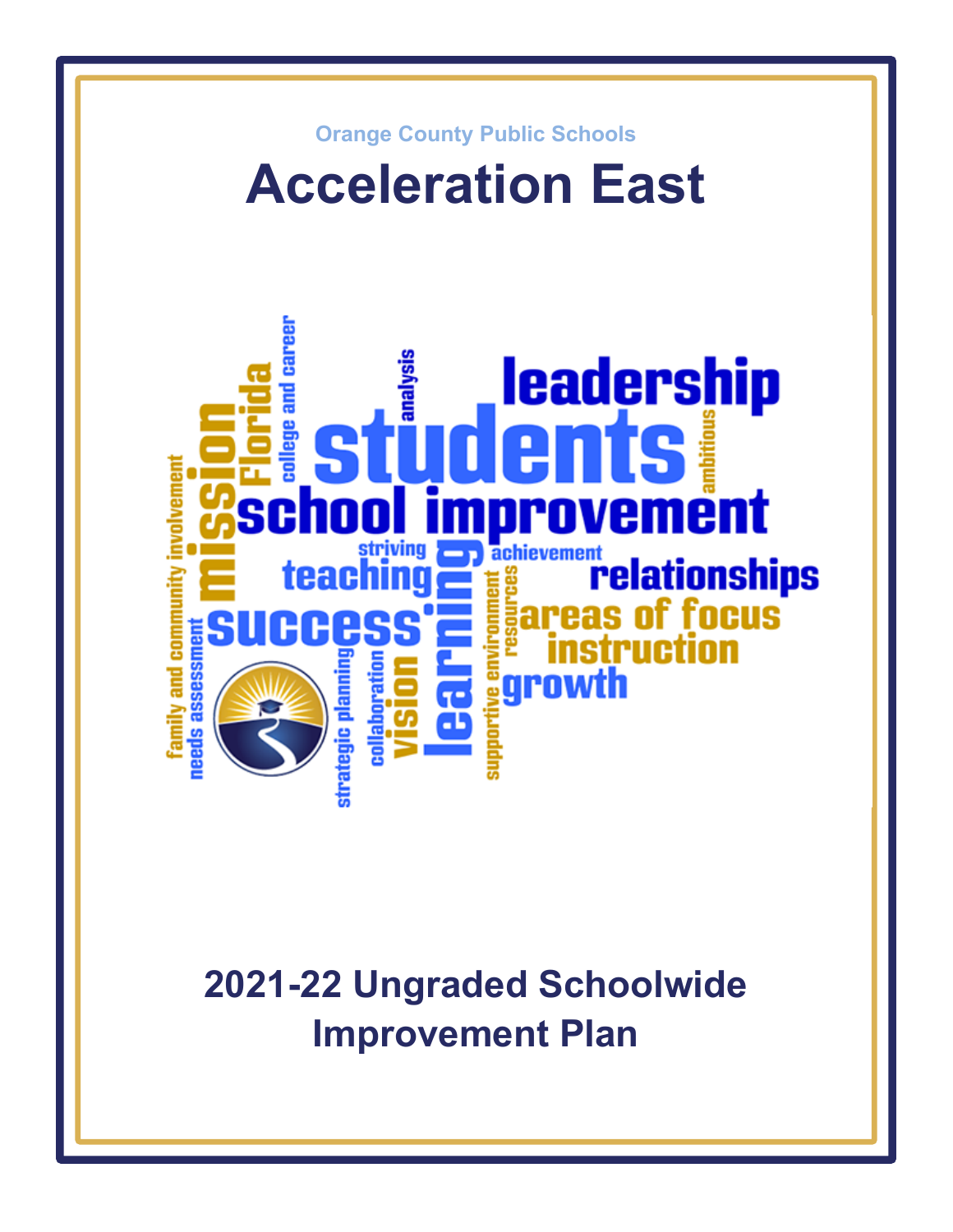# **Table of Contents**

| <b>School Demographics</b>                     | 3  |
|------------------------------------------------|----|
| <b>Purpose and Outline of the Ungraded SIP</b> |    |
| <b>School Information</b>                      | 5  |
| <b>Needs Assessment</b>                        | 11 |
| <b>Planning for Improvement</b>                | 17 |
| <b>Positive Culture &amp; Environment</b>      | 22 |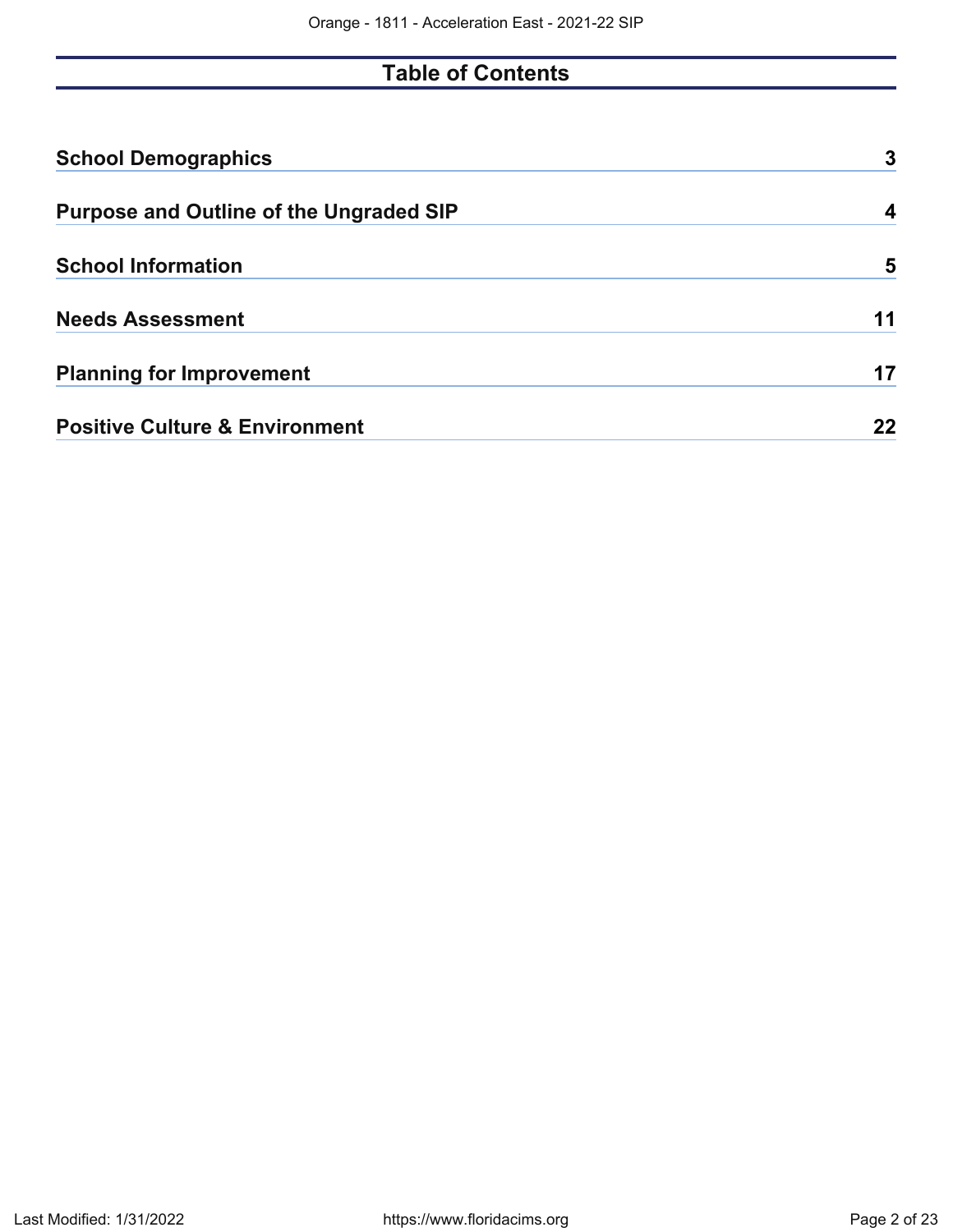Orange - 1811 - Acceleration East - 2021-22 SIP

# **Acceleration East**

2274 S SEMORAN BLVD, Orlando, FL 32822

https://accelerationeasths.ocps.net/

<span id="page-2-0"></span>**Demographics**

# **Principal: Douglas Loftus** Start Date for this Principal: 7/1/2013

| <b>2021-22 Status</b><br>(per MSID File)                                                                                            | Active                                                                                                                                                                                                             |
|-------------------------------------------------------------------------------------------------------------------------------------|--------------------------------------------------------------------------------------------------------------------------------------------------------------------------------------------------------------------|
| <b>School Function</b>                                                                                                              | Alternative                                                                                                                                                                                                        |
| <b>School Type and Grades Served</b><br>(per MSID File)                                                                             | <b>High School</b><br>$8 - 12$                                                                                                                                                                                     |
| <b>Primary Service Type</b><br>(per MSID File)                                                                                      | <b>Alternative Education</b>                                                                                                                                                                                       |
| 2018-19 Title I School                                                                                                              | Yes                                                                                                                                                                                                                |
| 2018-19 Economically<br><b>Disadvantaged (FRL) Rate</b><br>(as reported on Survey 3)                                                | [Data Not Available]                                                                                                                                                                                               |
| 2018-19 ESSA Subgroups Represented<br>(subgroups with 10 or more students)<br>(subgroups in orange are below the federal threshold) | <b>Black/African American Students</b><br><b>Economically Disadvantaged Students</b><br><b>English Language Learners</b><br><b>Hispanic Students</b><br><b>Students With Disabilities</b><br><b>White Students</b> |
| <b>School Improvement History</b>                                                                                                   | 2018-19: Commendable<br>2017-18: Commendable<br>2016-17: Maintaining<br>2015-16: Maintaining                                                                                                                       |
| <b>DJJ Accountability Rating</b>                                                                                                    | 2021-22: No Rating                                                                                                                                                                                                 |

# **School Board Approval**

This plan is pending approval by the Orange County School Board.

## **SIP Authority**

A Schoolwide Improvement Plan (SIP) is a requirement for Comprehensive Support and Improvement (CSI) ungraded schools pursuant to 1001.42 F.S. and the Every Student Succeeds Act (ESSA) and for DJJ schools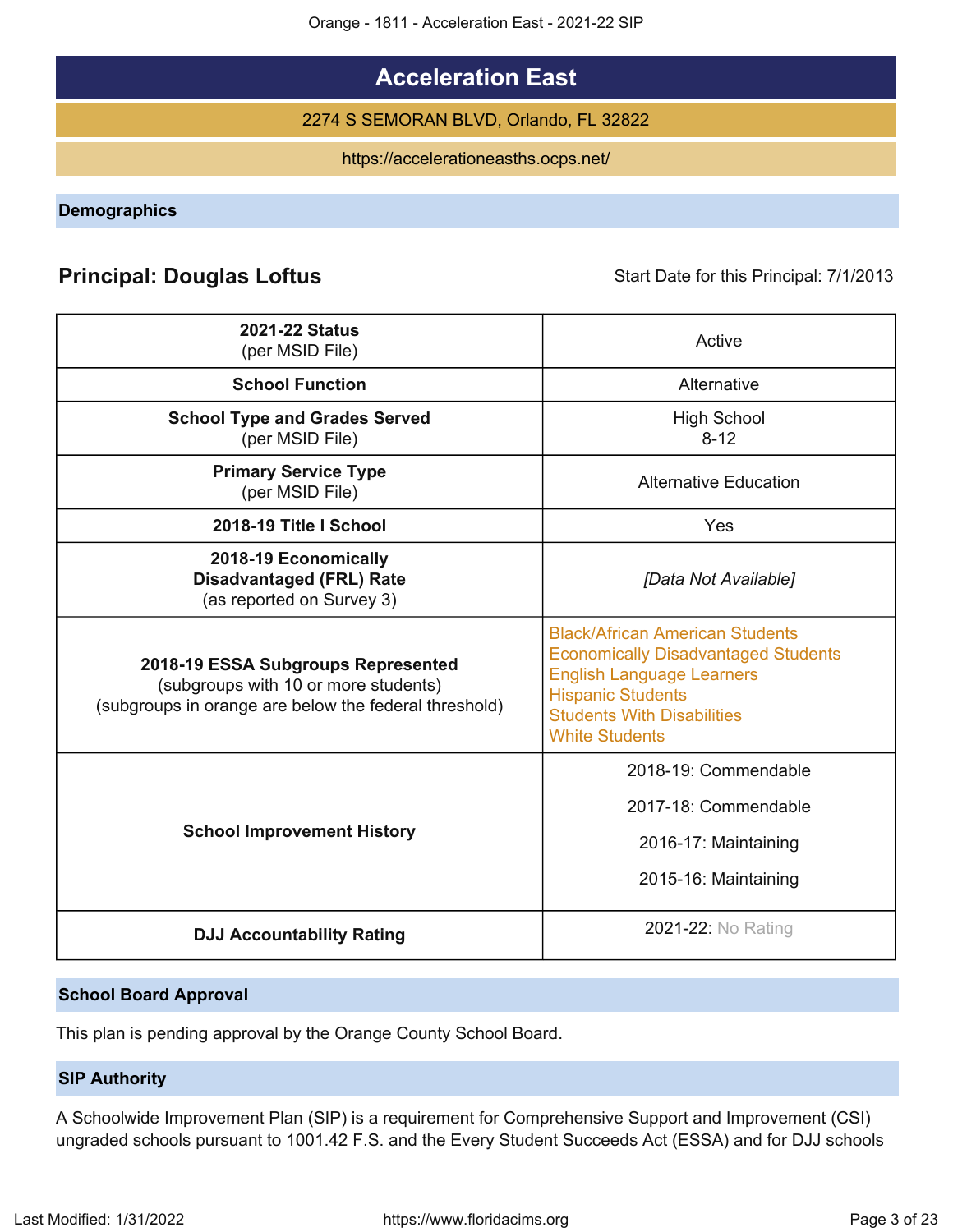receiving a rating of Unsatisfactory pursuant to Sections 1003.51 and 1003.52, F.S. and Rule 6A-1.099813, F.A.C.

CSI schools can be designated as such in 2 ways:

- 1. Have a graduation of 67% or lower; or
- 2. Have an overall Federal Index below 41%.

DJJ Unsatisfactory Ratings are based on percentages by program type:

- Prevention and Intervention: 0%-50%
- Nonsecure Programs: 0%-59%
- Secure Programs: 0%-53%

SIP Plans for Ungraded CSI schools and DJJ schools receiving an Unsatisfactory rating must be approved by the district and reviewed by the state.

### <span id="page-3-0"></span>**Purpose and Outline of the SIP**

The SIP is intended to be the primary artifact used by every school with stakeholders to review data, set goals, create an action plan and monitor progress. The Florida Department of Education encourages schools to use the SIP as a "living document" by continually updating, refining and using the plan to guide their work throughout the year. This printed version represents the SIP as of the "Date Modified" listed in the footer.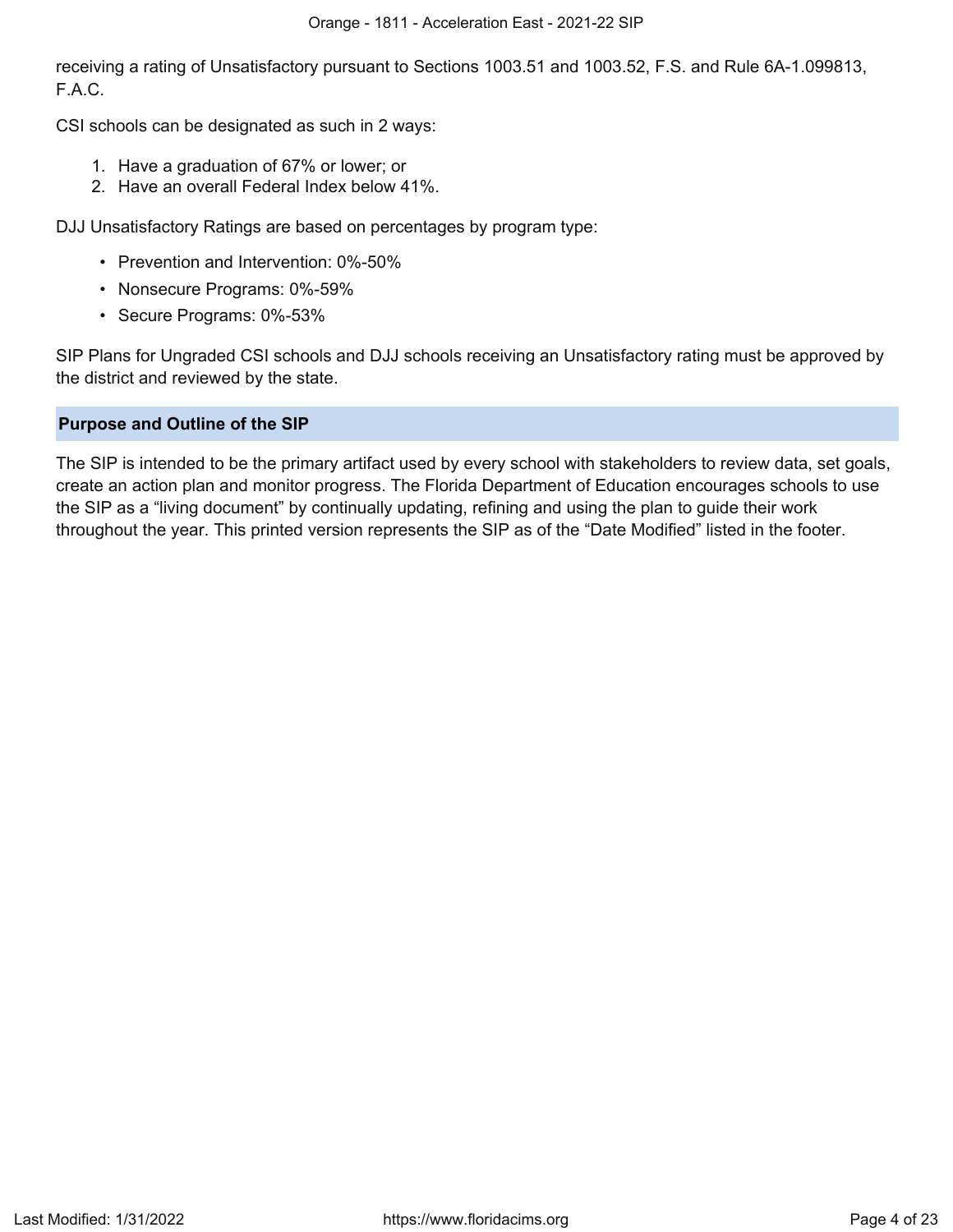# **Part I: School Information**

#### <span id="page-4-0"></span>**School Mission and Vision**

#### **Provide the school's mission statement.**

With the support of families and the community, we create enriching and diverse pathways that lead our students to success.

#### **Provide the school's vision statement.**

To ensure every student has a promising and successful future.

#### **Briefly discuss the population unique to your school and the specific supports provided to meet the mission and vision.**

Acceleration East students have chosen to attend our school in lieu of their various home schools. Students must apply, interview, and meet specific criteria in relation to grades, attendance, and behavior in order to be accepted. Students understand that they will enroll in a rigorous curriculum of eight courses per school year, and they are willing to accept the challenge.

Faculty and staff of Acceleration East understand that each student follows a unique path toward success. Acceleration East utilizes multiple programs and opportunities (such as Dual Enrollment with Valencia College and Orange Technical College, academic support to prepare for undergraduate education, support for those entering the workforce or military, and graduation assistance for those using both the 24 credit and 18 credit diploma options. Through this differentiation, we ensure the opportunity for every student to have a promising and successful future.

#### **School Leadership Team**

#### **Membership**

Identify the name, email address, position title, and job duties/responsibilities as it relates to SIP implementation for each member of the school leadership team.**:**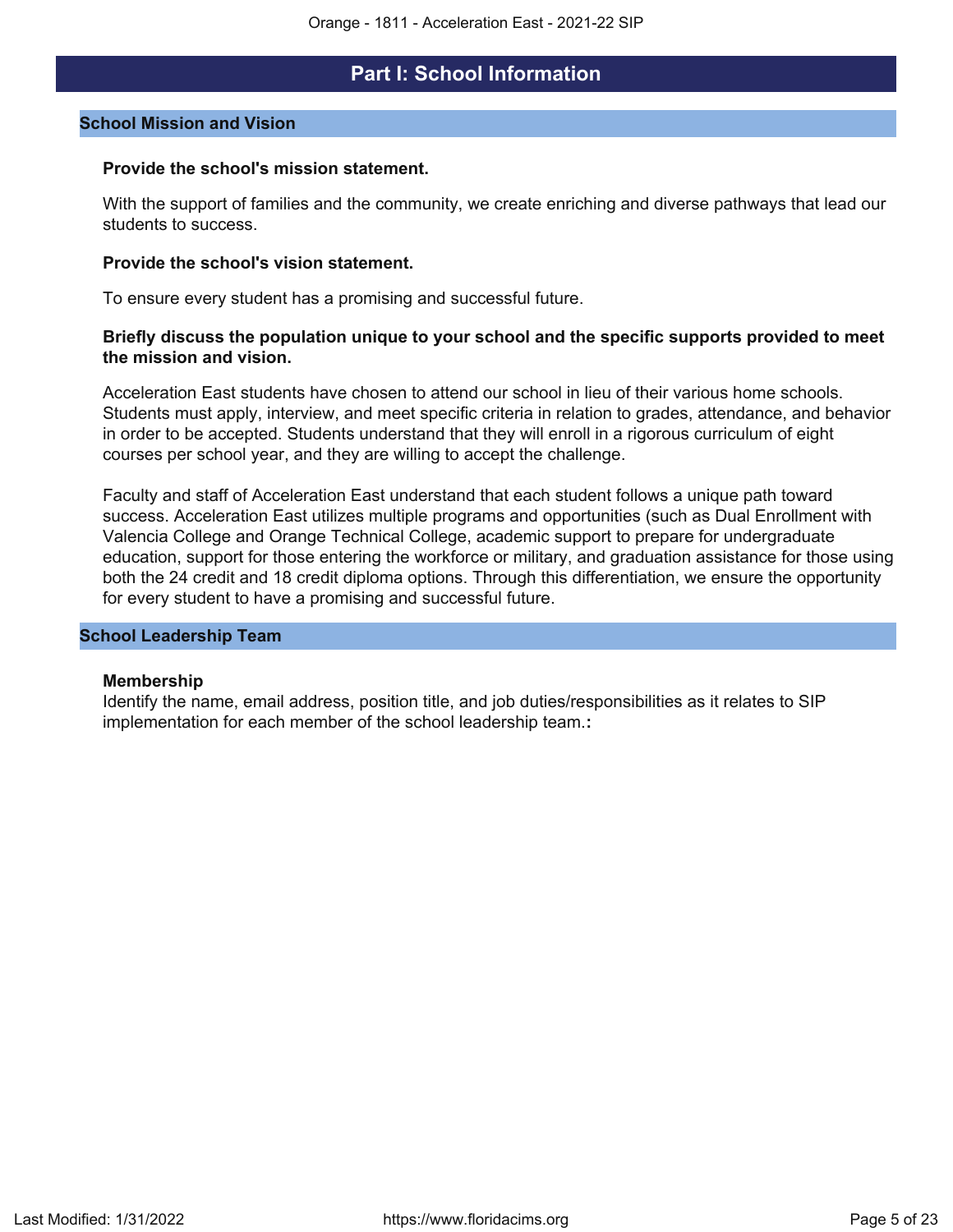| <b>Name</b>        | <b>Title</b>                         | <b>Job Duties and</b><br><b>Responsibilities</b> |                                                                                                                                                                                                                                                                                                                                                                                                                                                                                                                                                                                                                                                                                                                                                                                                                                                                                                                                                                                                                                                                                                                                                                                                                                                                                                                                                                                                                                                                                                                                                                                                                                                                                                                                                                                          |
|--------------------|--------------------------------------|--------------------------------------------------|------------------------------------------------------------------------------------------------------------------------------------------------------------------------------------------------------------------------------------------------------------------------------------------------------------------------------------------------------------------------------------------------------------------------------------------------------------------------------------------------------------------------------------------------------------------------------------------------------------------------------------------------------------------------------------------------------------------------------------------------------------------------------------------------------------------------------------------------------------------------------------------------------------------------------------------------------------------------------------------------------------------------------------------------------------------------------------------------------------------------------------------------------------------------------------------------------------------------------------------------------------------------------------------------------------------------------------------------------------------------------------------------------------------------------------------------------------------------------------------------------------------------------------------------------------------------------------------------------------------------------------------------------------------------------------------------------------------------------------------------------------------------------------------|
| Loftus,<br>Douglas | Principal                            |                                                  | <b>Instructional Servant Leader</b><br>• Responsible for student achievement<br>• Assists with testing<br>• Oversees school budget<br>• Monitors lowest 25% of students schoolwide<br>• Total school progress monitoring<br>• Responsible for School Improvement Plan & School<br><b>Advisory Committee</b>                                                                                                                                                                                                                                                                                                                                                                                                                                                                                                                                                                                                                                                                                                                                                                                                                                                                                                                                                                                                                                                                                                                                                                                                                                                                                                                                                                                                                                                                              |
| Smith,<br>Kimberly | <b>Staffing</b><br><b>Specialist</b> |                                                  | • Supports assigned consultation students (tracking<br>progress, developing/monitoring IEPs)<br>• Consults with general education teachers (emphasis<br>on reading and math)<br>• Provides student and staff support for implementing<br>accommodations in the classroom<br>• Identifies sources for post-secondary support for<br>students with disabilities<br>. Works cooperatively with staff to coordinate<br>appropriate services for ESE students<br>• Provides support and situational guidance to the<br>administration team on issues related to the ESE<br>population<br>• Works directly with the guidance counselor to assist in<br>the development of ESE/ELL/504 student schedules<br>. Meets with teachers regarding individual students as<br>needed to assist in their academic<br>achievement<br>• Collaborates with parents, general education teachers,<br>ESE staff, administration and district level<br>staff in positive and effective manner to help keep the<br>focus on ESE student success<br>• Attend conferences, workshops, meetings, and in-<br>service trainings that will emphasize current<br>policies, procedures, and legal issues associated with<br>IEPs, 504 plans, or ELL students<br>• Assist with the testing of all ESE, ELL, and 504<br>students<br>• Conduct all necessary meetings for compliance for<br>ESE, ELL, and 504 students<br>• Understands the 2020-2021 School Improvement Plan<br>and the corresponding school goals<br>• Monitors student data and provides academic support<br>for all ESE, ELL, and 504 students on their<br>academic progress<br>• Tracks 11th and 12th grade standard diploma ESE<br>students for graduation course requirement<br>completion<br>• Identifies declining grades and student GPA concerns |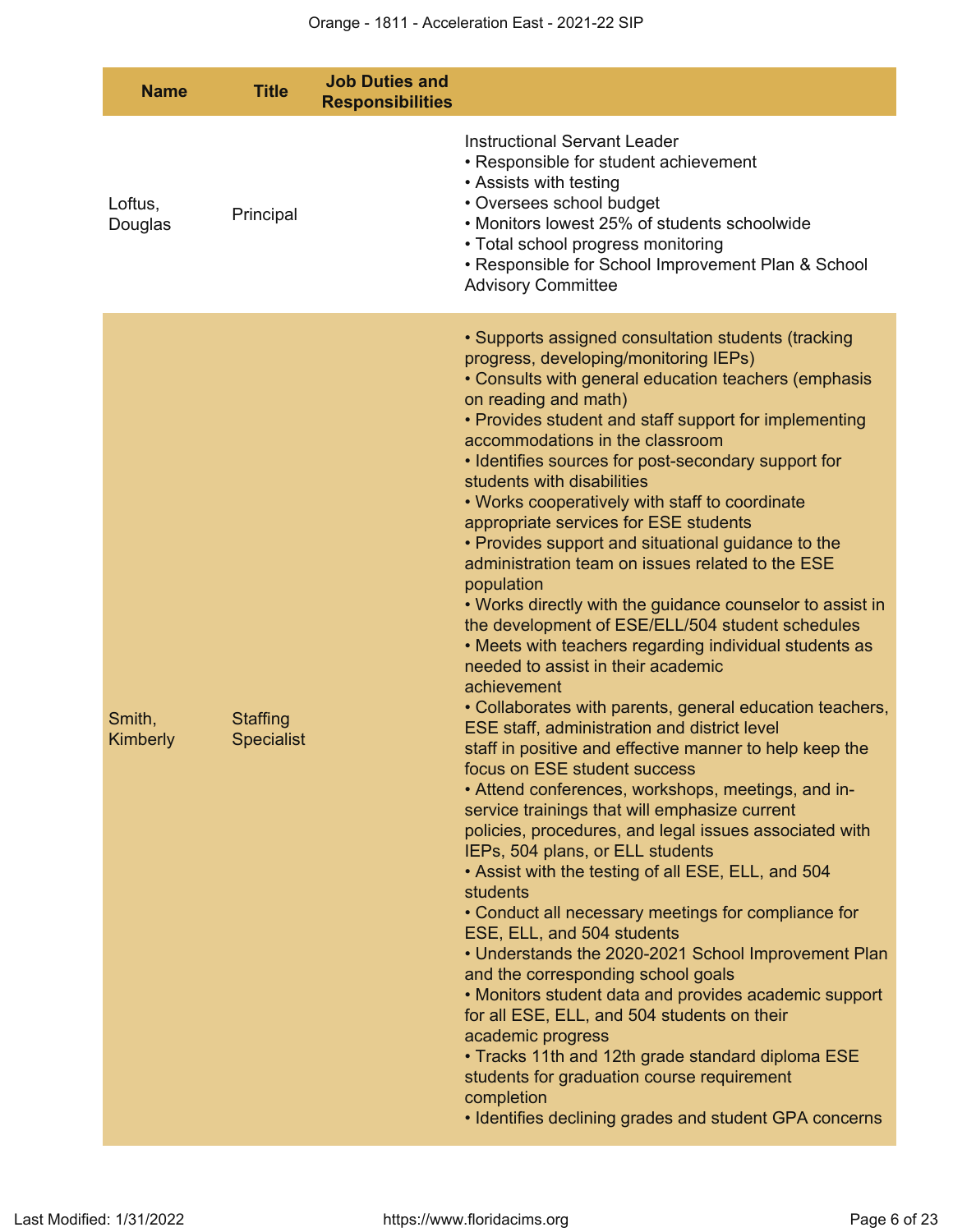| <b>Name</b>                       | <b>Title</b> | <b>Job Duties and</b><br><b>Responsibilities</b> |                                                                                                                                                                                                                                                                                                                                                                                                                                                                                                                                                                                                                                                                                                                                                                           |
|-----------------------------------|--------------|--------------------------------------------------|---------------------------------------------------------------------------------------------------------------------------------------------------------------------------------------------------------------------------------------------------------------------------------------------------------------------------------------------------------------------------------------------------------------------------------------------------------------------------------------------------------------------------------------------------------------------------------------------------------------------------------------------------------------------------------------------------------------------------------------------------------------------------|
| Maldonado-<br>Rodriguez,<br>Josue | Other        | Uniformed<br><b>Security Officer</b>             | • Mentors and counsels students as well communicates<br>with parents daily to discuss behaviors,<br>interventions, and provide supplementary information as<br>well as support<br>• Collaborates with SAFE coordinator to ensure a safe<br>learning environment as well as supporting<br>families to promote a positive home environment for all<br>students<br>• Monitors all students and provides coaching and<br>support to struggling teachers<br>• Understands the 2020-2021 School Improvement Plan<br>and school improvement goals<br>• Obtains and analyzes student discipline data                                                                                                                                                                              |
| Hall, Barry                       | <b>Other</b> | <b>Testing</b><br>Coordinator                    | • Oversees all district, state, and national testing<br>• Promotes effective test taking strategies to all teachers<br>and selected students<br>• Identifies students who need extra support for testing<br>• Disseminates all national, state, and district<br>assessment results with principal, leadership team, and<br>faculty<br>• Delivers professional development workshops to all<br>teachers regarding testing procedures<br>• Increases graduation rate and reduces the dropout<br>rate<br>• Understands the 2021-2022 School Improvement Plan<br>and the school improvement goals<br>· Secures and analyzes all student data<br>• Works with guidance to determine placement of<br>students based on testing data (e.g., AP courses,<br>honors courses, etc.) |
| Soriano, John                     | Other        | <b>SAFE</b><br>Coordinator                       | • Monitors all teachers and students and provide<br>coaching and support to struggling teachers<br>• Attends conferences and post-conference meetings<br>with all teachers relating to student issues<br>• Provides necessary support for teachers and students<br>regarding academic, personal, and social<br>concerns to help reduce the dropout rate and increase<br>the graduation rate<br>• Conducts one-on-one meetings with students who are<br>in need (e.g., food assistance, clothing<br>assistance, transportation assistance, counseling, etc.)<br>• Understands the 2021-2022 School Improvement Plan<br>and corresponding school goals<br>• Implements student mentoring program/peer<br>mediation with fidelity                                            |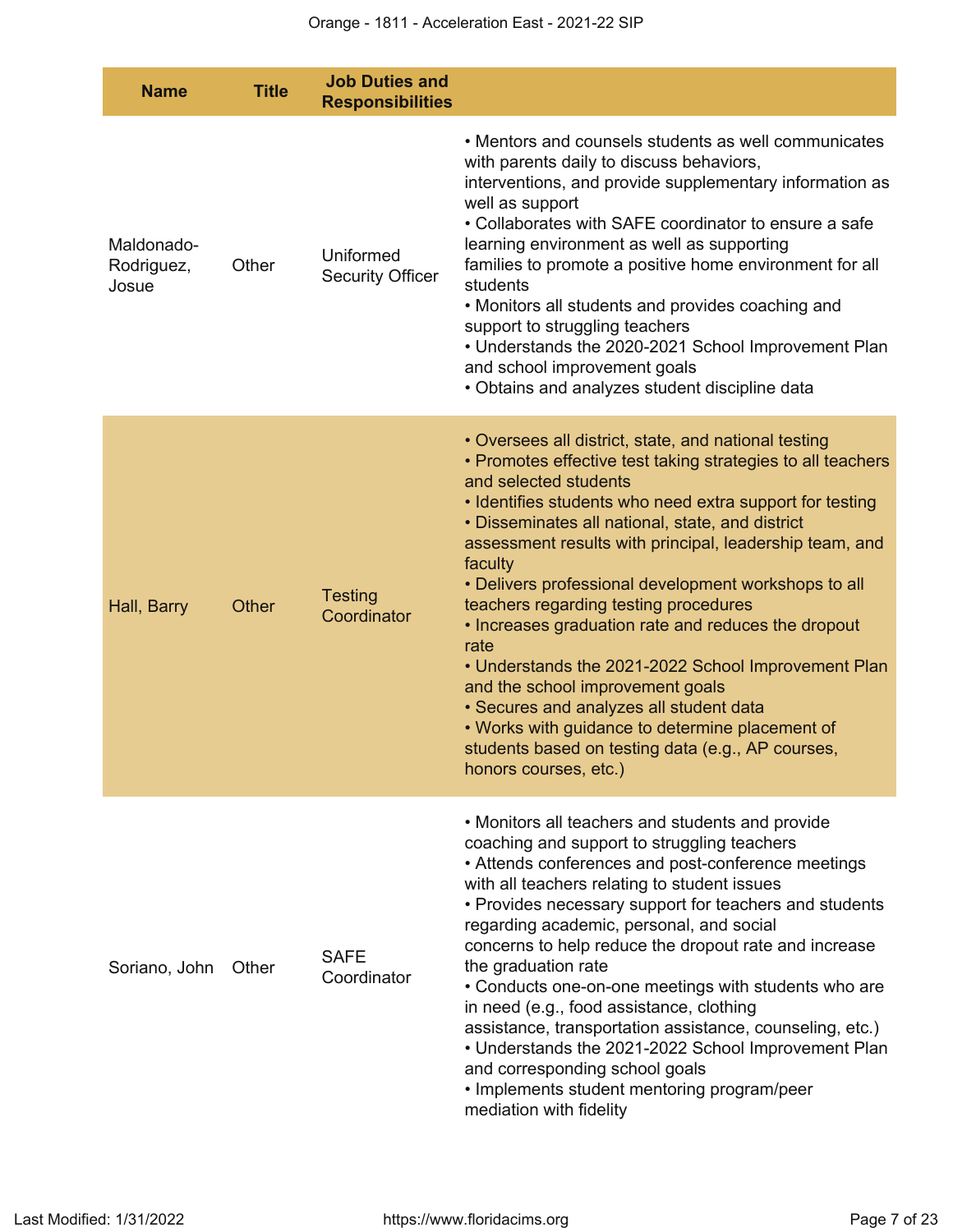| <b>Name</b>        | <b>Title</b>          | <b>Job Duties and</b><br><b>Responsibilities</b> |                                                                                                                                                                                                                                                                                                                                                                                                                                                                                                                                                                                                                                                                                                                                                                                                                                                                                                                                                                                                                                                                                                                                                                                                                                                                                                                                                                                                                                                                                                                       |
|--------------------|-----------------------|--------------------------------------------------|-----------------------------------------------------------------------------------------------------------------------------------------------------------------------------------------------------------------------------------------------------------------------------------------------------------------------------------------------------------------------------------------------------------------------------------------------------------------------------------------------------------------------------------------------------------------------------------------------------------------------------------------------------------------------------------------------------------------------------------------------------------------------------------------------------------------------------------------------------------------------------------------------------------------------------------------------------------------------------------------------------------------------------------------------------------------------------------------------------------------------------------------------------------------------------------------------------------------------------------------------------------------------------------------------------------------------------------------------------------------------------------------------------------------------------------------------------------------------------------------------------------------------|
|                    |                       |                                                  | • Assists with testing and ensures the process is<br>executed with 100% accuracy                                                                                                                                                                                                                                                                                                                                                                                                                                                                                                                                                                                                                                                                                                                                                                                                                                                                                                                                                                                                                                                                                                                                                                                                                                                                                                                                                                                                                                      |
| Williams,<br>James | Dean                  |                                                  | . Works with general education, ELL, 504, and ESE<br>students<br>• Conferences and post-conferences discipline<br>meetings with students and parents<br>• Reviews discipline data and shares with administration<br>team (faculty/staff if applicable)<br>• Creates intervention strategies to deter inappropriate<br>behavior and increase appropriate behavior<br>• Mentors and counsels students as well as conducts<br>student mediations<br>• Communicates with parents daily to discuss<br>behaviors, interventions, and provides supplementary<br>information as well as support<br>• Monitors attendance and truancy patterns, which<br>includes collaborative efforts with attendance clerk<br>and social worker<br>• Coordinates with administration to facilitate an<br>effective discipline process focusing on student<br>academic achievement, social development, and<br>positive behavior support system (PBS)<br>• Prepares SAFE referrals and collaborates with the<br>SAFE coordinator to ensure a safe learning<br>environment as well as supporting families to promote a<br>positive home environment for all students<br>• Assists with the Child Study Team meetings<br>• Focuses on student academic progress and<br>achievement by:<br>o Reviewing grades on Progress Book<br>o Discussing GPA and credits earned<br>o Offering alternative academic programs, if necessary<br>o Working with lowest 25% of students<br>o Collaborating with guidance counselor to ensure<br><b>SUCCESS</b> |
| Roca,<br>Vanessa   | Guidance<br>Counselor |                                                  | • Schedules students for required classes to keep them<br>on track for graduation<br>• Reminds teachers when grades are due and double<br>checks that all students have a grade for each<br>grading period<br>• Provides support for teachers by communicating and<br>updating student progress<br>• Schedules and attends parent-teacher conferences<br>• Constructs senior data walls to track seniors<br>throughout the school year<br>• Constructs underclass data wall for students who need                                                                                                                                                                                                                                                                                                                                                                                                                                                                                                                                                                                                                                                                                                                                                                                                                                                                                                                                                                                                                     |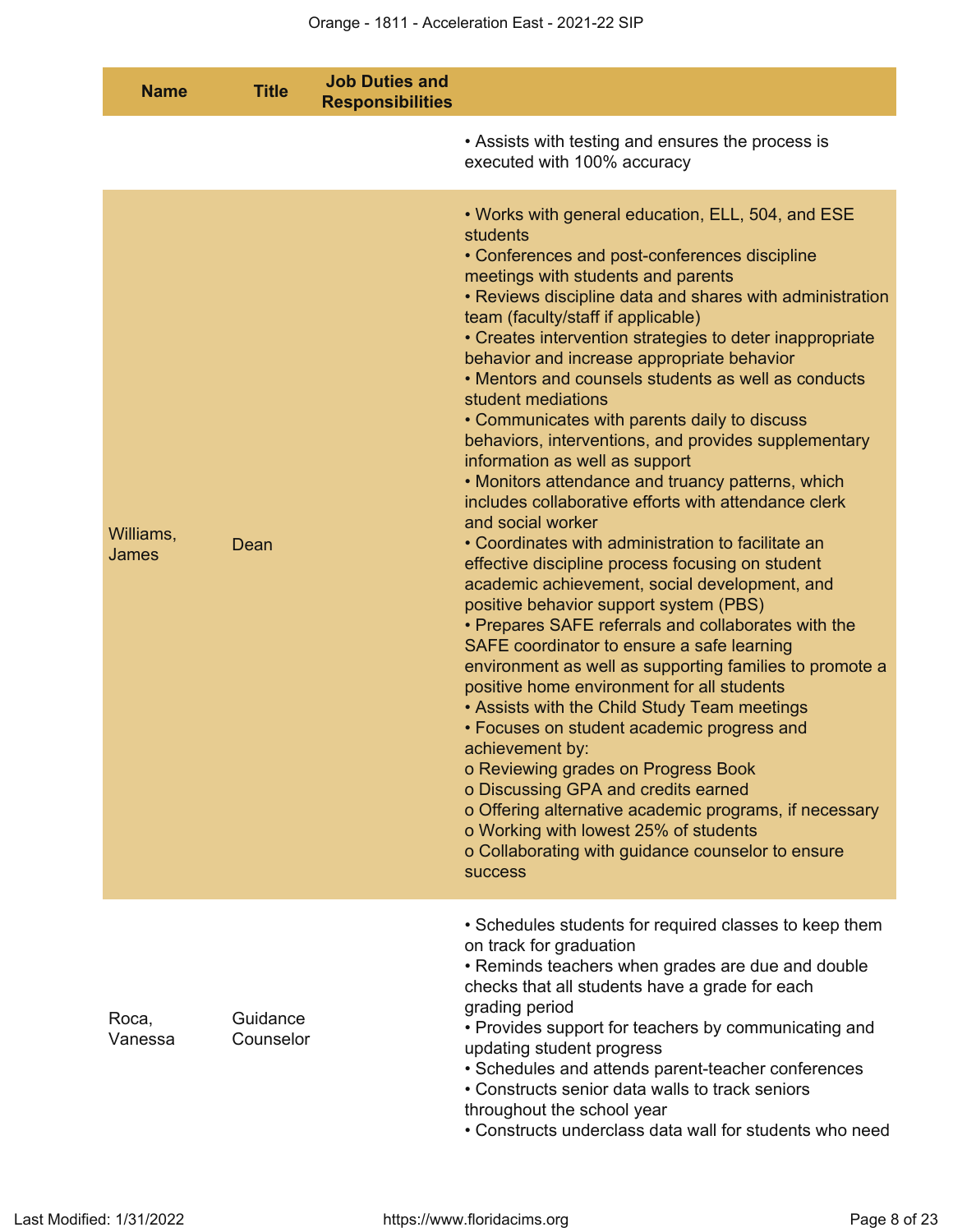| <b>Name</b>                                                    | <b>Title</b> | <b>Job Duties and</b><br><b>Responsibilities</b>            |                                                                                                                                                                                                                                                                |
|----------------------------------------------------------------|--------------|-------------------------------------------------------------|----------------------------------------------------------------------------------------------------------------------------------------------------------------------------------------------------------------------------------------------------------------|
|                                                                |              |                                                             | to be monitored for academic success<br>• Provides necessary support for all students to<br>increase the graduation rate<br>• Understands the 2021-2022 School Improvement<br>Plan, including the school's goals, reviews and<br>analyzes data of all students |
|                                                                |              |                                                             | Is education provided through contract for educational services?                                                                                                                                                                                               |
| <b>No</b>                                                      |              |                                                             |                                                                                                                                                                                                                                                                |
|                                                                |              | If yes, name of the contracted education provider.          |                                                                                                                                                                                                                                                                |
| <b>Demographic Information</b>                                 |              |                                                             |                                                                                                                                                                                                                                                                |
| <b>Principal start date</b><br>Monday 7/1/2013, Douglas Loftus |              |                                                             |                                                                                                                                                                                                                                                                |
| 20                                                             |              | Number of teachers with professional teaching certificates? |                                                                                                                                                                                                                                                                |
| 1                                                              |              | Number of teachers with temporary teaching certificates?    |                                                                                                                                                                                                                                                                |
| 22                                                             |              | Total number of teacher positions allocated to the school.  |                                                                                                                                                                                                                                                                |
| 135                                                            |              | Total number of students enrolled at the school.            |                                                                                                                                                                                                                                                                |
| 2                                                              |              |                                                             | Identify the number of instructional staff who left the school during the 2020-21 school year.                                                                                                                                                                 |
| 1                                                              |              |                                                             | Identify the number of instructional staff who joined the school during the 2021-22 school year.                                                                                                                                                               |
| <b>Demographic Data</b>                                        |              |                                                             |                                                                                                                                                                                                                                                                |
| <b>Early Warning Systems</b>                                   |              |                                                             |                                                                                                                                                                                                                                                                |
| 2021-22                                                        |              |                                                             |                                                                                                                                                                                                                                                                |
|                                                                |              |                                                             | The number of students by grade level that exhibit each early warning indicator listed:                                                                                                                                                                        |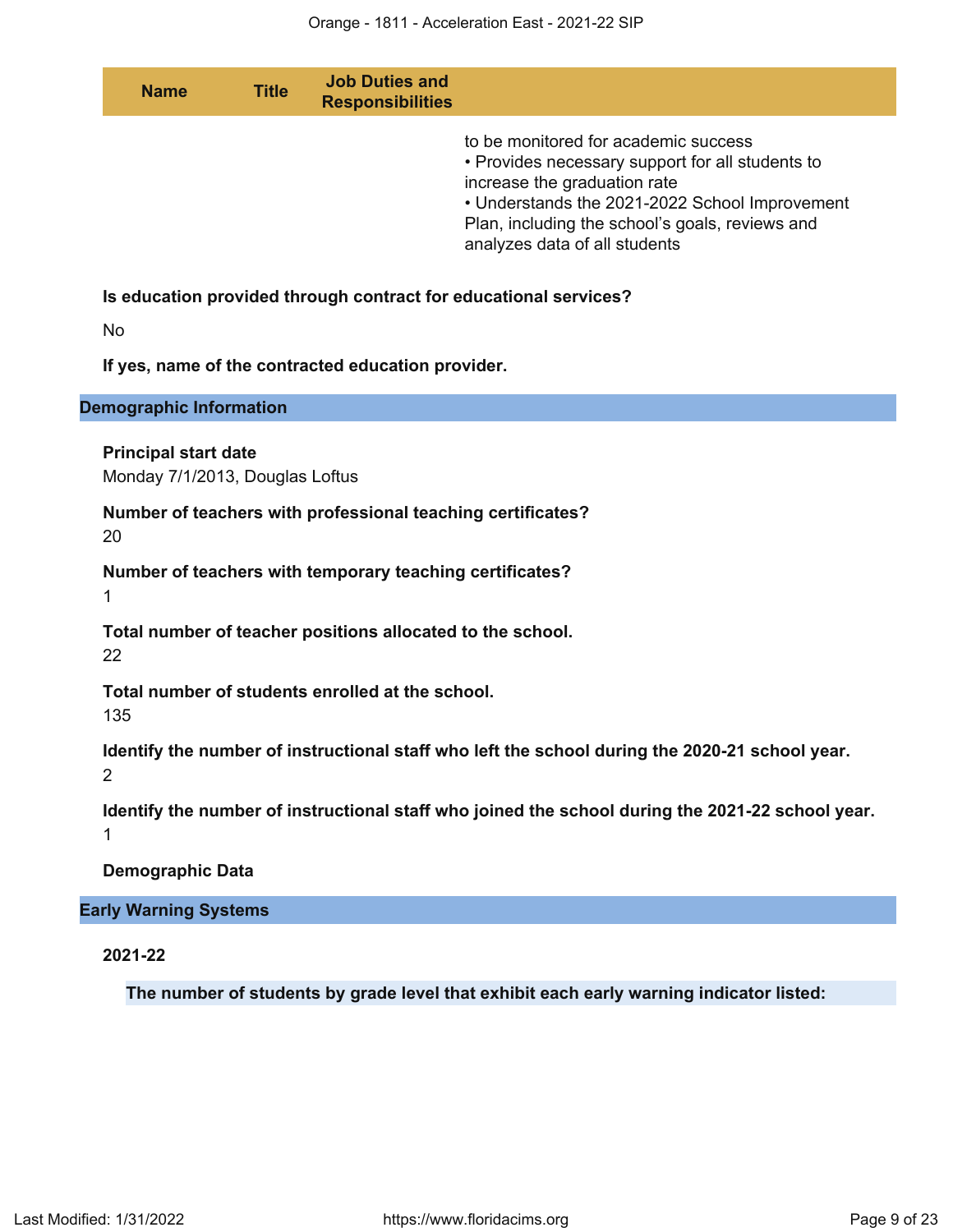|                                                             | <b>Grade Level</b> |          |          |          |          |          |                |          |                          |                |                              |                |                |                |
|-------------------------------------------------------------|--------------------|----------|----------|----------|----------|----------|----------------|----------|--------------------------|----------------|------------------------------|----------------|----------------|----------------|
| <b>Indicator</b>                                            |                    |          |          |          |          |          |                |          |                          |                | K 1 2 3 4 5 6 7 8 9 10 11 12 |                |                | <b>Total</b>   |
| Number of students enrolled                                 | 0                  | $\Omega$ | $\Omega$ | $\Omega$ |          |          |                |          |                          |                | 0 0 0 0 10 19 13 56 18       |                |                | -116           |
| Attendance below 90 percent                                 | $\Omega$           | 0 O      |          |          |          |          |                |          | 000003                   | $\overline{7}$ | 8                            | -29            | $-10$          | 57             |
| One or more suspensions                                     | 0                  |          |          |          |          |          | 0000000        |          | $\overline{\phantom{0}}$ | $\Omega$       | $\overline{0}$               | - 3            | $\overline{1}$ | $\overline{4}$ |
| Course failure in ELA                                       | 0                  |          |          |          |          |          |                |          |                          | 0000000251     |                              | $\overline{7}$ |                | 16             |
| Course failure in Math                                      | 0                  |          |          |          |          |          |                |          | 00000005                 | $\overline{4}$ |                              | 3 26 9         |                | 47             |
| Level 1 on 2019 statewide FSA ELA assessment                | $\Omega$           |          |          |          |          |          |                |          | 00000005                 | $\overline{4}$ | $\overline{4}$               | $16 \quad 8$   |                | 37             |
| Level 1 on 2019 statewide FSA Math assessment               | $\Omega$           | $\Omega$ | $\Omega$ | $\Omega$ | $\Omega$ | $\Omega$ | $\Omega$       | $\Omega$ | - 3                      | 3              | 6                            | 16             | - 7            | 35             |
| Number of students with a substantial reading<br>deficiency | 0                  | $\Omega$ | $\Omega$ | $\Omega$ | $\Omega$ | $\Omega$ | 0 <sub>0</sub> |          | $\Omega$                 | $\Omega$       | $\Omega$                     | $\Omega$       | - 0            |                |

**The number of students with two or more early warning indicators:**

| Indicator                            |  | <b>Grade Level</b> |  |  |  |  |  |  |  |  |  |                              |  |              |  |
|--------------------------------------|--|--------------------|--|--|--|--|--|--|--|--|--|------------------------------|--|--------------|--|
|                                      |  |                    |  |  |  |  |  |  |  |  |  | K 1 2 3 4 5 6 7 8 9 10 11 12 |  | <b>Total</b> |  |
| Students with two or more indicators |  |                    |  |  |  |  |  |  |  |  |  | 0 0 0 0 0 0 0 0 6 9 7 29 12  |  | -63          |  |

# **The number of students identified as retainees:**

|                                        |  | <b>Grade Level</b> |  |  |  |  |  |  |  |  |  |                              |  |              |  |  |
|----------------------------------------|--|--------------------|--|--|--|--|--|--|--|--|--|------------------------------|--|--------------|--|--|
| Indicator                              |  |                    |  |  |  |  |  |  |  |  |  | K 1 2 3 4 5 6 7 8 9 10 11 12 |  | <b>Total</b> |  |  |
| <b>Retained Students: Current Year</b> |  |                    |  |  |  |  |  |  |  |  |  | 0 0 0 0 0 0 0 0 0 0 0 0 0    |  |              |  |  |
| Students retained two or more times    |  |                    |  |  |  |  |  |  |  |  |  | 00000000100 4 0              |  | $5 -$        |  |  |

**Date this data was collected or last updated**

Tuesday 8/24/2021

# **2020-21 - Updated**

# **The number of students by grade level that exhibit each early warning indicator:**

| <b>Indicator</b>                                                 | <b>Grade Level</b> |                |          |          |                     |          |     |  |     |            |                                     |                |          | Total |
|------------------------------------------------------------------|--------------------|----------------|----------|----------|---------------------|----------|-----|--|-----|------------|-------------------------------------|----------------|----------|-------|
|                                                                  |                    |                |          |          |                     |          |     |  |     |            | K 1 2 3 4 5 6 7 8 9 10 11 12        |                |          |       |
| Number of students enrolled                                      |                    | $\Omega$       | $\Omega$ | $\Omega$ |                     |          |     |  |     |            | - 0                                 | - 0            | - 0      |       |
| Attendance below 90 percent                                      |                    | 0 <sub>0</sub> |          |          |                     |          |     |  |     | 00000000   | $0\quad 0\quad 0$                   |                |          |       |
| One or more suspensions                                          |                    |                |          |          | 0 0 0 0 0 0 0 0 0 0 |          |     |  |     |            | $\overline{0}$                      | - 0            | - 0      |       |
| Course failure in ELA                                            |                    |                |          |          |                     |          |     |  |     | 0000000000 | - 0                                 | $\overline{0}$ | $\Box$ 0 |       |
| Course failure in Math                                           |                    |                |          |          | 000000000           |          |     |  |     |            | - 0                                 | - 0            | - 0      |       |
| Level 1 on 2019 statewide FSA ELA assessment                     | 0 <sub>0</sub>     |                | - 0      |          | $00000000$          |          |     |  |     |            | $\begin{matrix} 0 & 0 \end{matrix}$ |                | - 0      |       |
| Level 1 on 2019 statewide FSA Math assessment $\qquad 0 \quad 0$ |                    |                | - 0      |          | $\Omega$            | $\Omega$ | 0 O |  | 0 O |            | $\Omega$                            |                | -0       |       |

**The number of students with two or more early warning indicators:**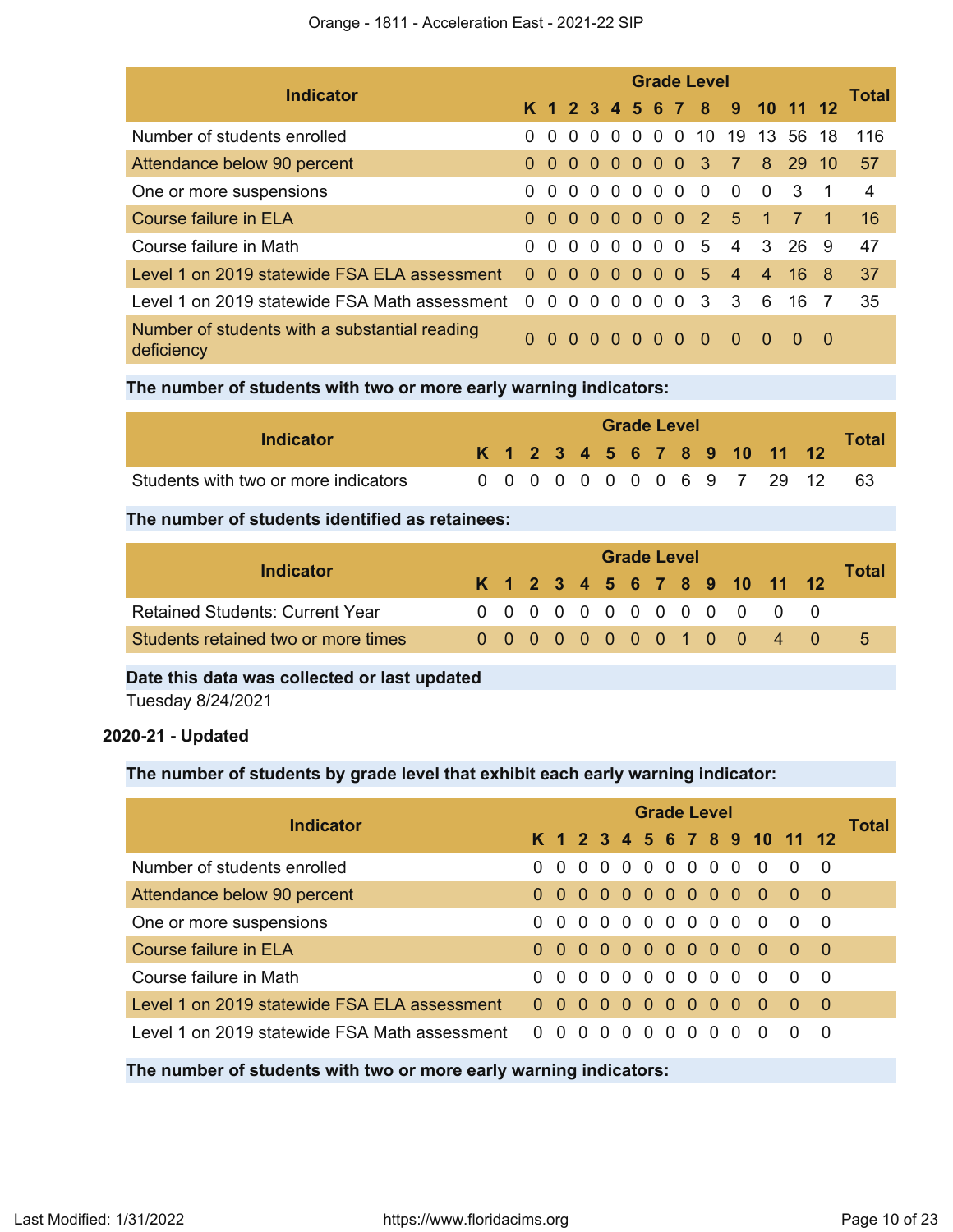| Indicator                            |  | <b>Grade Level</b> |  |  |  |  |  |  |  |  |  |                              |  |       |  |
|--------------------------------------|--|--------------------|--|--|--|--|--|--|--|--|--|------------------------------|--|-------|--|
|                                      |  |                    |  |  |  |  |  |  |  |  |  | K 1 2 3 4 5 6 7 8 9 10 11 12 |  | Total |  |
| Students with two or more indicators |  |                    |  |  |  |  |  |  |  |  |  | 0 0 0 0 0 0 0 0 0 0 0 0 0    |  |       |  |

# **The number of students identified as retainees:**

| Indicator                              |  |  |  | <b>Grade Level</b> |  |  |                              | Total |
|----------------------------------------|--|--|--|--------------------|--|--|------------------------------|-------|
|                                        |  |  |  |                    |  |  | K 1 2 3 4 5 6 7 8 9 10 11 12 |       |
| <b>Retained Students: Current Year</b> |  |  |  |                    |  |  | 0 0 0 0 0 0 0 0 0 0 0 0 0    |       |
| Students retained two or more times    |  |  |  |                    |  |  | 0000000000000                |       |

# **Part II: Needs Assessment/Analysis**

## <span id="page-10-0"></span>**School Data Review**

Please note that the district and state averages shown here represent the averages for similar school types (elementary, middle, high school, or combination schools).

| <b>School Grade Component</b>     | 2021 |  |  | 2019 |                                                                                   |     | 2018 |     |     |
|-----------------------------------|------|--|--|------|-----------------------------------------------------------------------------------|-----|------|-----|-----|
|                                   |      |  |  |      | School   District   State   School   District   State   School   District   State |     |      |     |     |
| <b>ELA Achievement</b>            |      |  |  |      | 55%                                                                               | 56% |      | 54% | 56% |
| <b>ELA Learning Gains</b>         |      |  |  |      | 53%                                                                               | 51% |      | 51% | 53% |
| <b>ELA Lowest 25th Percentile</b> |      |  |  |      | 40%                                                                               | 42% |      | 40% | 44% |
| Math Achievement                  |      |  |  |      | 43%                                                                               | 51% |      | 49% | 51% |
| <b>Math Learning Gains</b>        |      |  |  |      | 49%                                                                               | 48% |      | 44% | 48% |
| Math Lowest 25th Percentile       |      |  |  |      | 46%                                                                               | 45% |      | 39% | 45% |
| Science Achievement               |      |  |  |      | 70%                                                                               | 68% |      | 66% | 67% |
| Social Studies Achievement        |      |  |  |      | 73%                                                                               | 73% |      | 69% | 71% |

# **Grade Level Data Review - State Assessments**

**NOTE: This data is raw data and includes ALL students who tested at the school. This is not school grade data.**

|                          |                          |               | <b>ELA</b>      |                                          |              |                                       |
|--------------------------|--------------------------|---------------|-----------------|------------------------------------------|--------------|---------------------------------------|
| <b>Grade</b>             | Year                     | <b>School</b> | <b>District</b> | School-<br><b>District</b><br>Comparison | <b>State</b> | School-<br><b>State</b><br>Comparison |
| 08                       | 2021                     |               |                 |                                          |              |                                       |
|                          | 2019                     | 36%           | 54%             | $-18%$                                   | 56%          | $-20%$                                |
| <b>Cohort Comparison</b> |                          |               |                 |                                          |              |                                       |
| 09                       | 2021                     |               |                 |                                          |              |                                       |
|                          | 2019                     | 35%           | 52%             | $-17%$                                   | 55%          | $-20%$                                |
| <b>Cohort Comparison</b> |                          | $-36%$        |                 |                                          |              |                                       |
| 10                       | 2021                     |               |                 |                                          |              |                                       |
|                          | 2019                     | 22%           | 50%             | $-28%$                                   | 53%          | $-31%$                                |
|                          | <b>Cohort Comparison</b> |               |                 |                                          |              |                                       |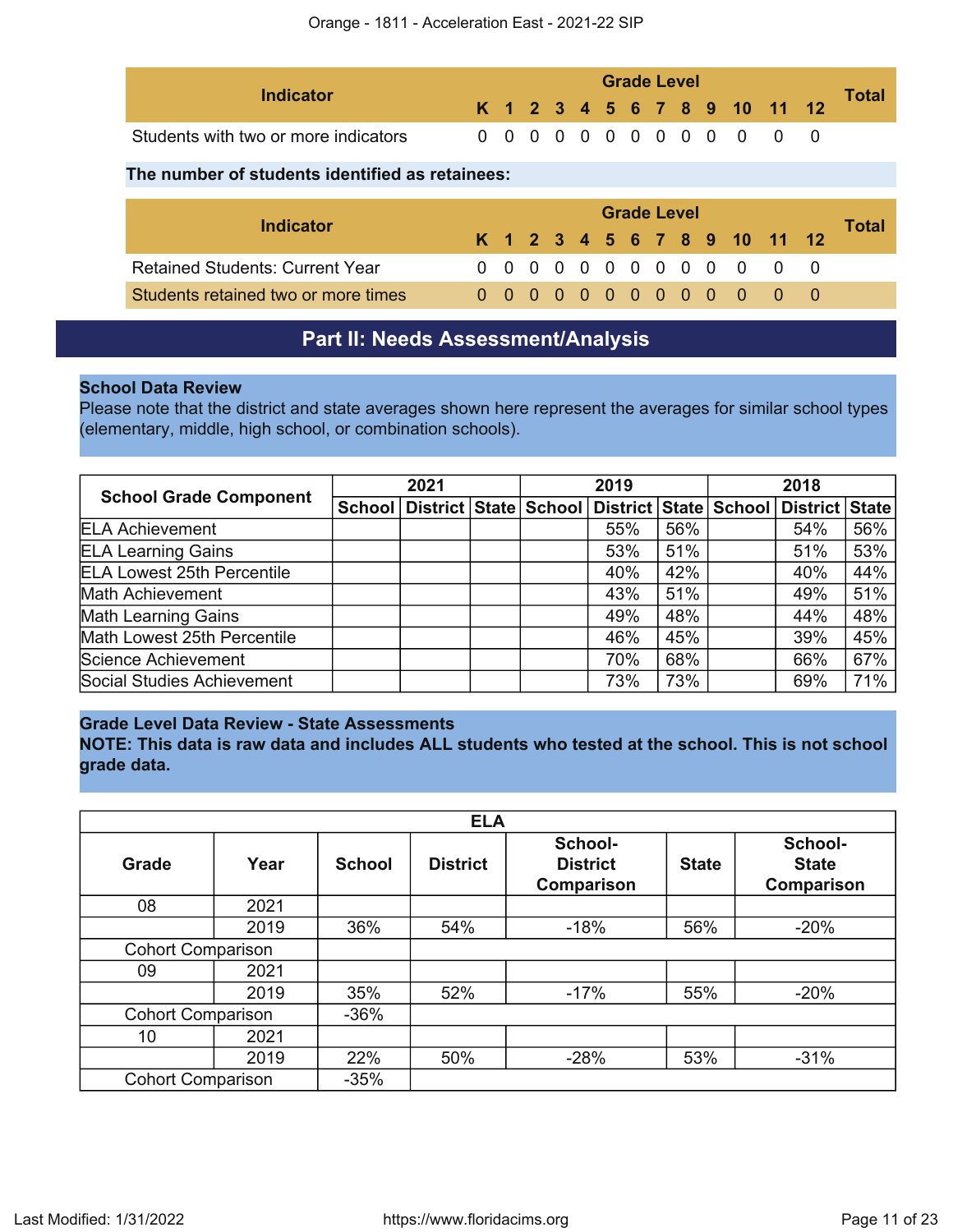|                          |      |               | <b>MATH</b>     |                                                 |              |                                       |
|--------------------------|------|---------------|-----------------|-------------------------------------------------|--------------|---------------------------------------|
| <b>Grade</b>             | Year | <b>School</b> | <b>District</b> | School-<br><b>District</b><br><b>Comparison</b> | <b>State</b> | School-<br><b>State</b><br>Comparison |
| 08                       | 2021 |               |                 |                                                 |              |                                       |
|                          | 2019 | $0\%$         | 36%             | $-36%$                                          | 46%          | $-46%$                                |
| <b>Cohort Comparison</b> |      |               |                 |                                                 |              |                                       |

|                          | <b>SCIENCE</b> |               |                 |                                                 |              |                                              |  |
|--------------------------|----------------|---------------|-----------------|-------------------------------------------------|--------------|----------------------------------------------|--|
| <b>Grade</b>             | Year           | <b>School</b> | <b>District</b> | School-<br><b>District</b><br><b>Comparison</b> | <b>State</b> | School-<br><b>State</b><br><b>Comparison</b> |  |
| 08                       | 2021           |               |                 |                                                 |              |                                              |  |
|                          | 2019           | 16%           | 49%             | $-33%$                                          | 48%          | $-32%$                                       |  |
| <b>Cohort Comparison</b> |                |               |                 |                                                 |              |                                              |  |

| <b>BIOLOGY EOC</b> |               |                 |                                                  |              |                                               |  |
|--------------------|---------------|-----------------|--------------------------------------------------|--------------|-----------------------------------------------|--|
| Year               | <b>School</b> | <b>District</b> | <b>School</b><br><b>Minus</b><br><b>District</b> | <b>State</b> | <b>School</b><br><b>Minus</b><br><b>State</b> |  |
| 2021               |               |                 |                                                  |              |                                               |  |
| 2019               | 15%           | 67%             | $-52%$                                           | 67%          | $-52%$                                        |  |
|                    |               |                 | <b>CIVICS EOC</b>                                |              |                                               |  |
| Year               | <b>School</b> | <b>District</b> | <b>School</b><br><b>Minus</b><br><b>District</b> | <b>State</b> | <b>School</b><br><b>Minus</b><br><b>State</b> |  |
| 2021               |               |                 |                                                  |              |                                               |  |
| 2019               |               |                 |                                                  |              |                                               |  |
| <b>HISTORY EOC</b> |               |                 |                                                  |              |                                               |  |
| Year               | <b>School</b> | <b>District</b> | <b>School</b><br><b>Minus</b><br><b>District</b> | <b>State</b> | <b>School</b><br><b>Minus</b><br><b>State</b> |  |
| 2021               |               |                 |                                                  |              |                                               |  |
| 2019               | 39%           | 69%             | $-30%$                                           | 70%          | $-31%$                                        |  |
|                    |               |                 | <b>ALGEBRA EOC</b>                               |              |                                               |  |
| Year               | <b>School</b> | <b>District</b> | <b>School</b><br><b>Minus</b><br><b>District</b> | <b>State</b> | <b>School</b><br><b>Minus</b><br><b>State</b> |  |
| 2021               |               |                 |                                                  |              |                                               |  |
| 2019               | 16%           | 63%             | $-47%$                                           | 61%          | $-45%$                                        |  |
|                    |               |                 | <b>GEOMETRY EOC</b>                              |              |                                               |  |
| Year               | <b>School</b> | <b>District</b> | <b>School</b><br><b>Minus</b><br><b>District</b> | <b>State</b> | <b>School</b><br><b>Minus</b><br><b>State</b> |  |
| 2021               |               |                 |                                                  |              |                                               |  |
| 2019               | 30%           | 53%             | $-23%$                                           | 57%          | $-27%$                                        |  |

**Subgroup Data Review**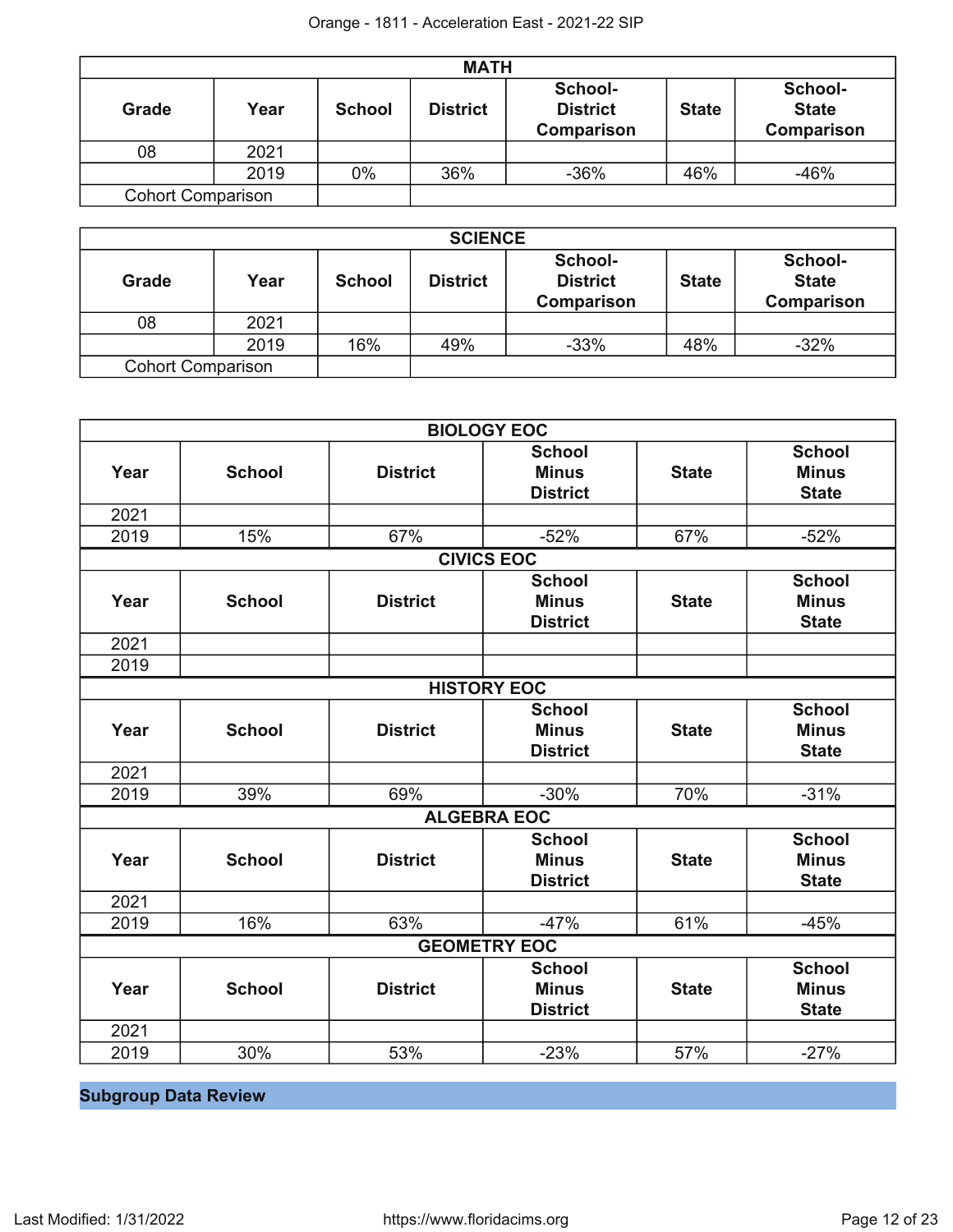|                                                  | <b>2021 SCHOOL GRADE COMPONENTS BY SUBGROUPS</b> |                  |                          |                                                  |                   |                           |             |                   |                     |                                 |                           |
|--------------------------------------------------|--------------------------------------------------|------------------|--------------------------|--------------------------------------------------|-------------------|---------------------------|-------------|-------------------|---------------------|---------------------------------|---------------------------|
| <b>Subgroups</b>                                 | <b>ELA</b><br>Ach.                               | <b>ELA</b><br>LG | <b>ELA</b><br>LG<br>L25% | <b>Math</b><br>Ach.                              | <b>Math</b><br>LG | <b>Math</b><br>LG<br>L25% | Sci<br>Ach. | <b>SS</b><br>Ach. | <b>MS</b><br>Accel. | Grad<br>Rate<br>2019-20         | C & C<br>Accel<br>2019-20 |
| <b>SWD</b>                                       | 8                                                | 27               |                          | 5                                                | 42                |                           | 23          |                   |                     | 100                             |                           |
| ELL                                              | 29                                               | 62               |                          | 10                                               | 45                |                           | 25          | 38                |                     | 96                              | 9                         |
| <b>BLK</b>                                       | 45                                               | 50               |                          |                                                  |                   |                           |             |                   |                     |                                 |                           |
| <b>HSP</b>                                       | 31                                               | 40               | 33                       | 7                                                | 18                | 50                        | 25          | 49                |                     | 97                              | 16                        |
| <b>WHT</b>                                       |                                                  |                  |                          |                                                  |                   |                           |             |                   |                     | 100                             | 31                        |
| <b>FRL</b>                                       | 39                                               | 41               | 36                       | 8                                                | 27                |                           | 33          | 46                |                     | 97                              | 15                        |
|                                                  |                                                  |                  |                          | <b>2019 SCHOOL GRADE COMPONENTS BY SUBGROUPS</b> |                   |                           |             |                   |                     |                                 |                           |
| <b>Subgroups</b>                                 | <b>ELA</b><br>Ach.                               | <b>ELA</b><br>LG | <b>ELA</b><br>LG<br>L25% | <b>Math</b><br>Ach.                              | <b>Math</b><br>LG | <b>Math</b><br>LG<br>L25% | Sci<br>Ach. | <b>SS</b><br>Ach. | <b>MS</b><br>Accel. | Grad<br>Rate<br>2017-18 2017-18 | C & C<br>Accel            |
| <b>2018 SCHOOL GRADE COMPONENTS BY SUBGROUPS</b> |                                                  |                  |                          |                                                  |                   |                           |             |                   |                     |                                 |                           |
| <b>Subgroups</b>                                 | <b>ELA</b><br>Ach.                               | <b>ELA</b><br>LG | <b>ELA</b><br>LG<br>L25% | <b>Math</b><br>Ach.                              | <b>Math</b><br>LG | <b>Math</b><br>LG<br>L25% | Sci<br>Ach. | <b>SS</b><br>Ach. | ΜS<br>Accel.        | Grad<br>Rate<br>2016-17         | C & C<br>Accel<br>2016-17 |

# **ESSA Data Review**

This data has been updated for the 2021-22 school year as of 10/19/2021.

| <b>ESSA Federal Index</b>                                                       |                    |
|---------------------------------------------------------------------------------|--------------------|
| ESSA Category (TS&I or CS&I)                                                    | [not<br>available] |
| <b>OVERALL Federal Index - All Students</b>                                     | 39                 |
| <b>OVERALL Federal Index Below 41% All Students</b>                             | <b>YES</b>         |
| <b>Total Number of Subgroups Missing the Target</b>                             | $\overline{4}$     |
| Progress of English Language Learners in Achieving English Language Proficiency |                    |
| <b>Total Points Earned for the Federal Index</b>                                | 389                |
| Total Components for the Federal Index                                          | 10                 |
| <b>Percent Tested</b>                                                           | 83%                |
| <b>Subgroup Data</b>                                                            |                    |
| <b>Students With Disabilities</b>                                               |                    |
| Federal Index - Students With Disabilities                                      | 29                 |
| Students With Disabilities Subgroup Below 41% in the Current Year?              | <b>YES</b>         |
| Number of Consecutive Years Students With Disabilities Subgroup Below 32%       | 2                  |
| <b>English Language Learners</b>                                                |                    |
| Federal Index - English Language Learners                                       | 39                 |
| English Language Learners Subgroup Below 41% in the Current Year?               | <b>YES</b>         |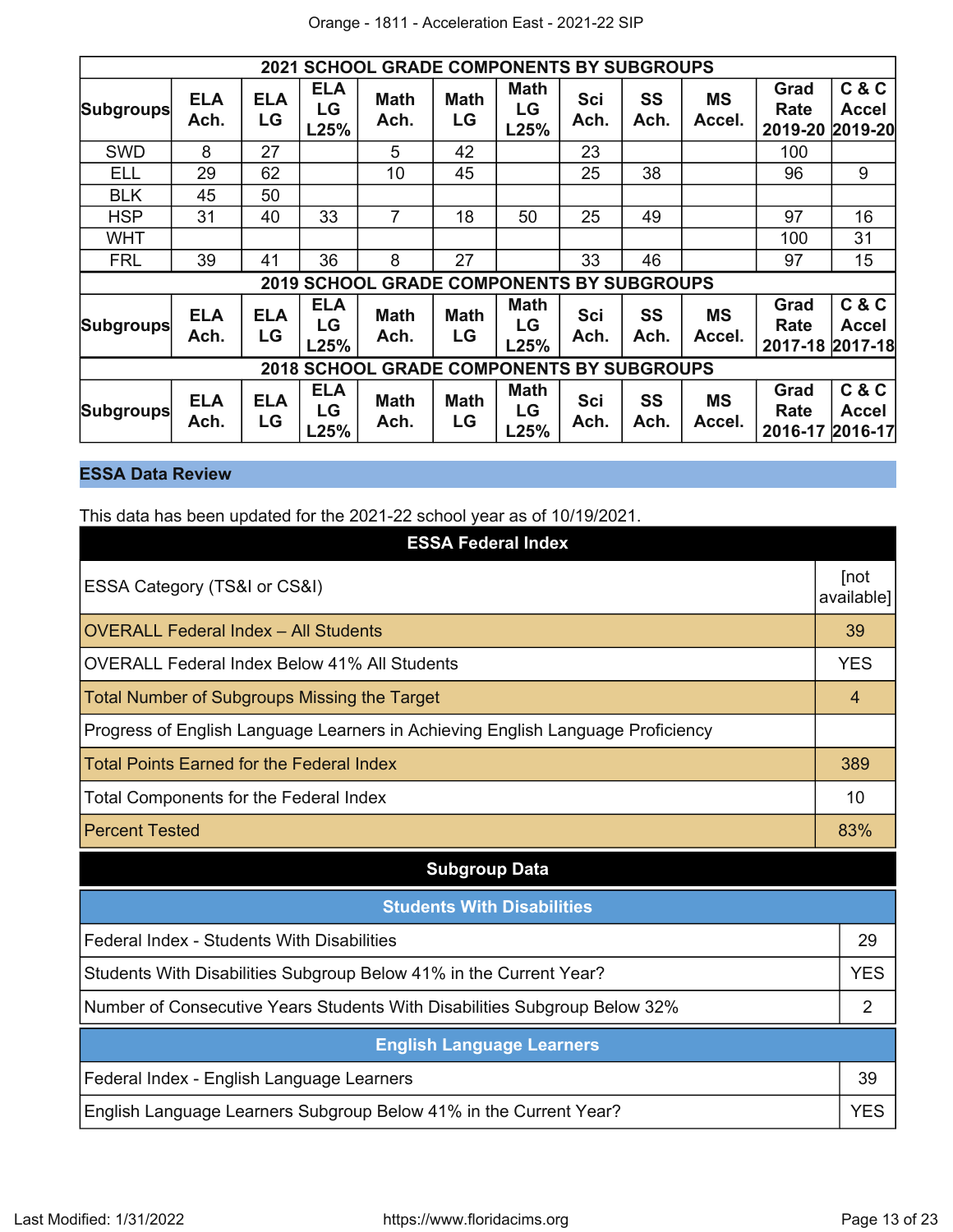| <b>English Language Learners</b>                                               |                |
|--------------------------------------------------------------------------------|----------------|
| Number of Consecutive Years English Language Learners Subgroup Below 32%       | 0              |
| <b>Asian Students</b>                                                          |                |
| Federal Index - Asian Students                                                 |                |
| Asian Students Subgroup Below 41% in the Current Year?                         | N/A            |
| Number of Consecutive Years Asian Students Subgroup Below 32%                  | 0              |
| <b>Black/African American Students</b>                                         |                |
| Federal Index - Black/African American Students                                | 48             |
| Black/African American Students Subgroup Below 41% in the Current Year?        | <b>NO</b>      |
| Number of Consecutive Years Black/African American Students Subgroup Below 32% | $\overline{2}$ |
| <b>Hispanic Students</b>                                                       |                |
| Federal Index - Hispanic Students                                              | 37             |
| Hispanic Students Subgroup Below 41% in the Current Year?                      | <b>YES</b>     |
| Number of Consecutive Years Hispanic Students Subgroup Below 32%               | 0              |
| <b>Multiracial Students</b>                                                    |                |
| <b>Federal Index - Multiracial Students</b>                                    |                |
| Multiracial Students Subgroup Below 41% in the Current Year?                   | N/A            |
| Number of Consecutive Years Multiracial Students Subgroup Below 32%            | 0              |
| <b>Native American Students</b>                                                |                |
| Federal Index - Native American Students                                       |                |
| Native American Students Subgroup Below 41% in the Current Year?               | N/A            |
| Number of Consecutive Years Native American Students Subgroup Below 32%        | 0              |
| <b>Pacific Islander Students</b>                                               |                |
| Federal Index - Pacific Islander Students                                      |                |
| Pacific Islander Students Subgroup Below 41% in the Current Year?              | N/A            |
| Number of Consecutive Years Pacific Islander Students Subgroup Below 32%       | 0              |
| <b>White Students</b>                                                          |                |
| Federal Index - White Students                                                 | 66             |
| White Students Subgroup Below 41% in the Current Year?                         | <b>NO</b>      |
| Number of Consecutive Years White Students Subgroup Below 32%                  | 2              |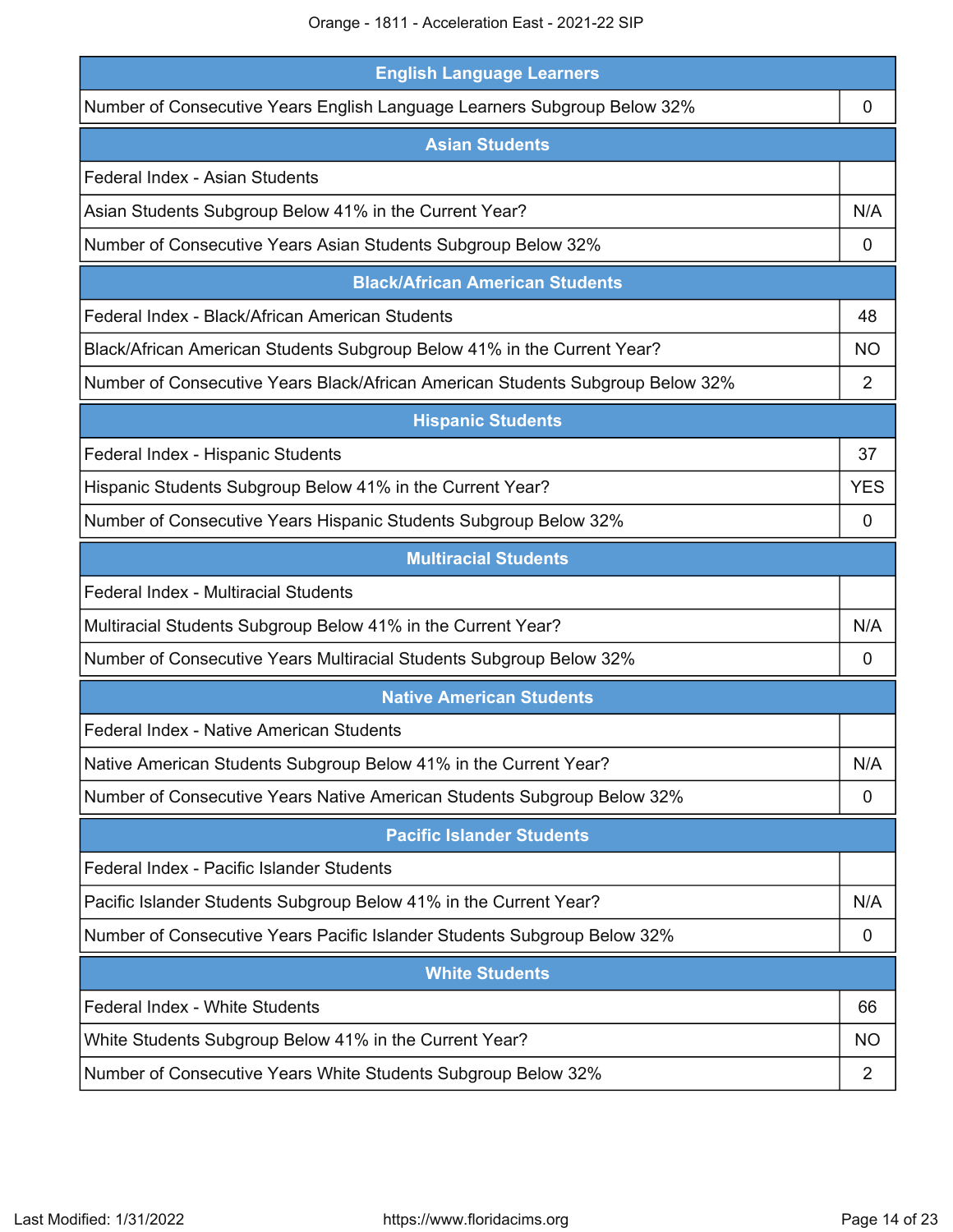| <b>Economically Disadvantaged Students</b>                                         |     |
|------------------------------------------------------------------------------------|-----|
| Federal Index - Economically Disadvantaged Students                                | 38  |
| Economically Disadvantaged Students Subgroup Below 41% in the Current Year?        | YES |
| Number of Consecutive Years Economically Disadvantaged Students Subgroup Below 32% |     |

#### **Analysis**

#### **Data Analysis**

Answer the following analysis questions using the progress monitoring data and state assessment data, if applicable.

#### **Reflect on the Areas of Focus from the previous school year. What progress monitoring was in place for low performing ESSA subgroups related to the Areas of Focus?**

In the 2020-2021 school year, 11% of students who took the Algebra I EOC scored level three or above (a 5% decrease from the 2018-2019 school year). In the 2020-2021 school year, 22% of students who took the FSA Math Assessment scored level three or above (a 22% increase from the 2018-2019 school year).

Students either in 8th grade and/or enrolled in Algebra I were scheduled in two math classes (a primary class and Intensive Math). Progress monitoring assessments (PMAs) were administered in the Winter and Spring to track proficiency. Subgroup proficiency for Economically Disadvantaged, SWD, and ELL were comparable to the total population. These subgroups showed proficiency at or above their peers (other subgroups are not tracked through PMAs).

The following Subgroup Intervention Strategies were utilized:

a. SWD - Utilize accommodations listed in IEPs, including extended time and oral presentation.

b. ELL - Utilize accommodations listed in ELL plans, including extended time and approved translation dictionaries.

c. Black/African American - Differentiate instruction. Strategies include helping students process new content, elaborate on new content, examine reasoning, and revise knowledge.

d. Hispanic - Differentiate instruction. Strategies include helping students process new content, elaborate on new content, examine reasoning, and revise knowledge.

e. White - Differentiate instruction. Strategies include helping students process new content, elaborate on new content, examine reasoning, and revise knowledge.

f. Economically Disadvantaged - Differentiate instruction. Wireless hotspots are available to students without access to high speed internet at home. Additional services provided for students based on economic need.

### **Based on ESSA subgroup progress monitoring, which data component showed the most improvement? What new actions did your school take in this area?**

Based on Progress Monitoring Activities (PMAs), ELA performance showed the most improvement throughout the 2020-2021 school year. Total proficiency increased from 19% to 24%. Economically disadvantaged proficiency increased from 28% to 30%. SWD proficiency increased from 10% to 20%. ELL proficiency increased from 0% to 33%. The greatest action taken in ELA for the 2020-2021 school year was the addition of two new ELA instructors. Some courses were shifted between teachers, which created a better fit for the experience of each educator.

**What area is in the greatest need of improvement? What specific component of this area is most problematic? What is your basis (data, progress monitoring) for this conclusion?**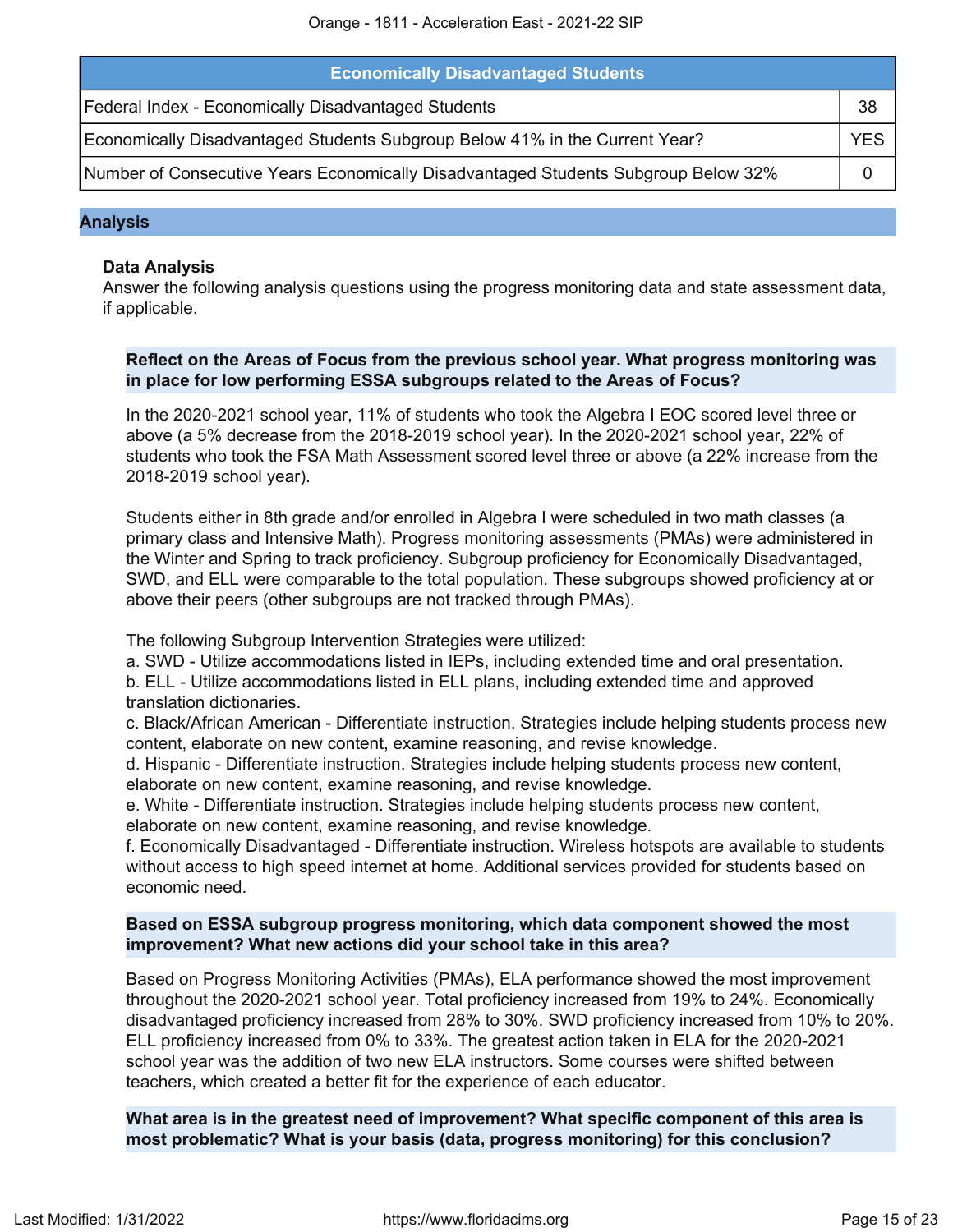Our greatest need for improvement is math achievement. Out of 57 students enrolled in Geometry for the 2020-2021 school year, one (1) student received a level 3 or above on the Geometry EOC (2%). Out of 27 students enrolled in Algebra I for the 2020-2021 school year, three (3) students received a level 3 or above on the Algebra I EOC (11%). In comparison to the 2018-2019 school year (the last year for which data is available), there was a decrease for each assessment. Geometry decreased by 28% (from 30% in 2019). Algebra I decreased by 5% (from 16% in 2019). This decrease could be due to the teaching/learning method for the 2020-2021 school year (Face to Face/LaunchEd). The decrease could also be due to the announcement by the state that EOC scores would not affect student grades for the 2020-2021 school year (some students, admittedly, did not try because of this). Additionally, data from PMAs does not reflect the final achievement of students (this could be attributed to the aforementioned lack of attempt on the EOCs.

### **What trends emerge across grade levels, subgroups and core content areas?**

Across grade levels, in mathematics PMAs, 9th grade students experienced the greatest increases in proficiency and 10th grade students experienced the greatest drop in proficiency. Students in 11th and 12 grade made little change in proficiency. These trends occurred across subgroups of the same grade levels as well.

Across grade levels, in ELA PMAs, 10th grade students experienced the greatest increases in proficiency and 9th grade students experienced the greatest drop in proficiency. These trends occurred across subgroups of the same grade levels as well.

### **What strategies need to be implemented in order to accelerate learning?**

The following subgroup strategies will be implemented in order to accelerate learning:

The following Subgroup Intervention Strategies were utilized:

a. SWD - Utilize accommodations listed in IEPs, including extended time and oral presentation.

b. ELL - Utilize accommodations listed in ELL plans, including extended time and approved translation dictionaries.

c. Black/African American - Differentiate instruction. Strategies include helping students process new content, elaborate on new content, examine reasoning, and revise knowledge.

d. Hispanic - Differentiate instruction. Strategies include helping students process new content, elaborate on new content, examine reasoning, and revise knowledge.

e. White - Differentiate instruction. Strategies include helping students process new content, elaborate on new content, examine reasoning, and revise knowledge.

f. Economically Disadvantaged - Differentiate instruction. Wireless hotspots are available to students without access to high speed internet at home. Additional services provided for students based on economic need.

# **Based on the contributing factors and strategies identified to accelerate learning, describe the professional development opportunities that will be provided at the school to support teachers and leaders.**

New instructional coaches on campus will guide teachers in the process of reviewing and analyzing data. Teachers will be shown how to use summative and formative data to target areas of need and differentiate instruction.

Teachers will be guided and supported as they transition back to an environment with all students meeting face to face.

All teachers will receive specific training for testing that will include the importance of exams and the effect of student effort during exams on exam performance.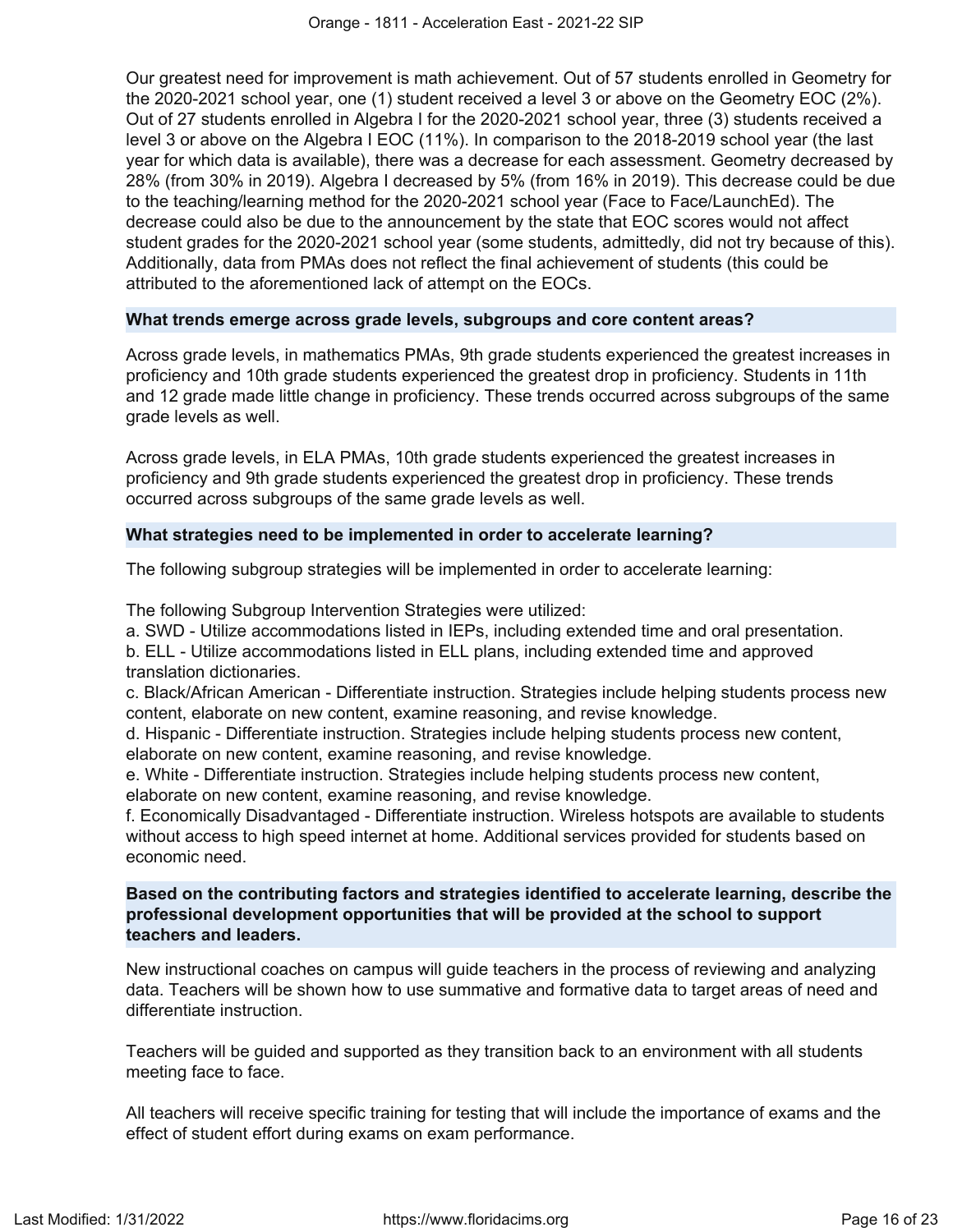# **Part III: Planning for Improvement**

<span id="page-16-0"></span>**Areas of Focus:**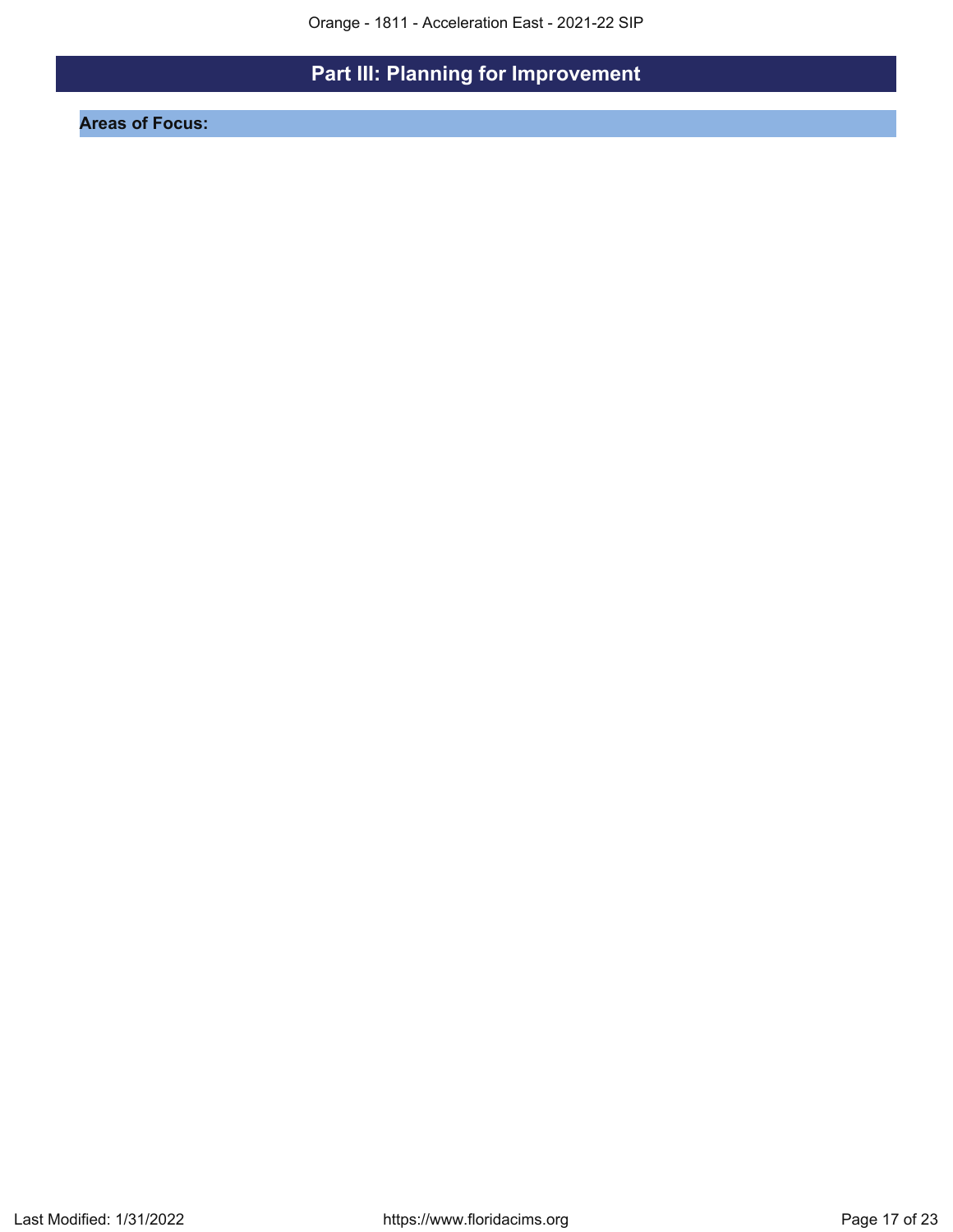|                                                                                                                                                                                                   | #1. Culture & Environment specifically relating to Social Emotional Learning                                                                                                                                                                                                                                                                                                                                                                                                  |  |  |  |
|---------------------------------------------------------------------------------------------------------------------------------------------------------------------------------------------------|-------------------------------------------------------------------------------------------------------------------------------------------------------------------------------------------------------------------------------------------------------------------------------------------------------------------------------------------------------------------------------------------------------------------------------------------------------------------------------|--|--|--|
| <b>Area of Focus Description and Rationale:</b><br>Include a rationale that explains how it was<br>identified as a critical need from the data<br>reviewed.                                       | In the Spring of 2021, 95 Acceleration East students<br>participated in the Panorama Education School Survey.<br>Among other queries, students answered questions<br>regarding how they perceive their own social-emotional<br>skills. The percent responding favorably to each category<br>were as follows:<br>Self-Management - 69%<br>Social Awareness - 59%<br>Based off of the above data, students' perception of Social<br>Awareness is identified as a critical need: |  |  |  |
| <b>Measureable Outcome:</b><br>State the specific measurable outcome the<br>school plans to achieve. This should be a<br>data based, objective outcome.                                           | For the Spring 2022 Panorama Education Student Survey,<br>the percent of students at Acceleration East responding<br>favorably to prompts regarding Social Awareness will<br>increase by 3% (from 59% to 62%):                                                                                                                                                                                                                                                                |  |  |  |
| <b>Monitoring:</b><br>Describe how this Area of Focus will be<br>monitored for the desired outcome.                                                                                               | Character Lab Research surveys (a separate survey offered<br>multiple times throughout the school year) will be will be<br>utilized for progress monitoring. Data from these surveys<br>will be utilized to monitor progress toward the measurable<br>outcome stated above.                                                                                                                                                                                                   |  |  |  |
| Person responsible for monitoring<br>outcome:                                                                                                                                                     | Douglas Loftus (douglas.loftus@ocps.net)                                                                                                                                                                                                                                                                                                                                                                                                                                      |  |  |  |
| <b>Evidence-based Strategy:</b><br>Describe the evidence-based strategy being<br>implemented for this Area of Focus.                                                                              | Counseling opportunities will be made available to all<br>students. Students will be monitored by faculty and staff and<br>will be referred to the SAFE Coordinator on a needs basis.<br>The SAFE Coordinator will focus on remaining calm and<br>expressing emotions safely as students present signs of<br>distress.                                                                                                                                                        |  |  |  |
| <b>Rationale for Evidence-based Strategy:</b><br>Explain the rationale for selecting this<br>specific strategy. Describe the resources/<br>criteria used for selecting this strategy.             | Recognizing and regulating emotions is the basis of Social<br>and Emotional Learning. The questions which elicited the<br>lowest positive response rates are those related to<br>recognizing and expressing emotional state. By focusing on<br>the foundations, we should be able to help increase<br>students' overall Self-Management and Social Awareness.                                                                                                                 |  |  |  |
| <b>Action Steps to Implement:</b><br>List the action steps that will be taken as part of this strategy to address the Area of Focus. Identify the<br>person responsible for monitoring each step. |                                                                                                                                                                                                                                                                                                                                                                                                                                                                               |  |  |  |
| describing feelings and remaining calm in stressful situations.                                                                                                                                   | SAFE Coordinator will train students in self regulation techniques for those students who show difficulty                                                                                                                                                                                                                                                                                                                                                                     |  |  |  |
| <b>Person Responsible</b>                                                                                                                                                                         | John Soriano (john.soriano@ocps.net)                                                                                                                                                                                                                                                                                                                                                                                                                                          |  |  |  |
|                                                                                                                                                                                                   | Chident CAEE Amperoaders (under the direction and quidence of the CAEE Coordinated) will provide                                                                                                                                                                                                                                                                                                                                                                              |  |  |  |

Student SAFE Ambassadors (under the direction and guidance of the SAFE Coordinator) will provide peer counseling services to students who the SAFE Coordinator identifies and potentially benefiting from this experience.

**Person Responsible** John Soriano (john.soriano@ocps.net)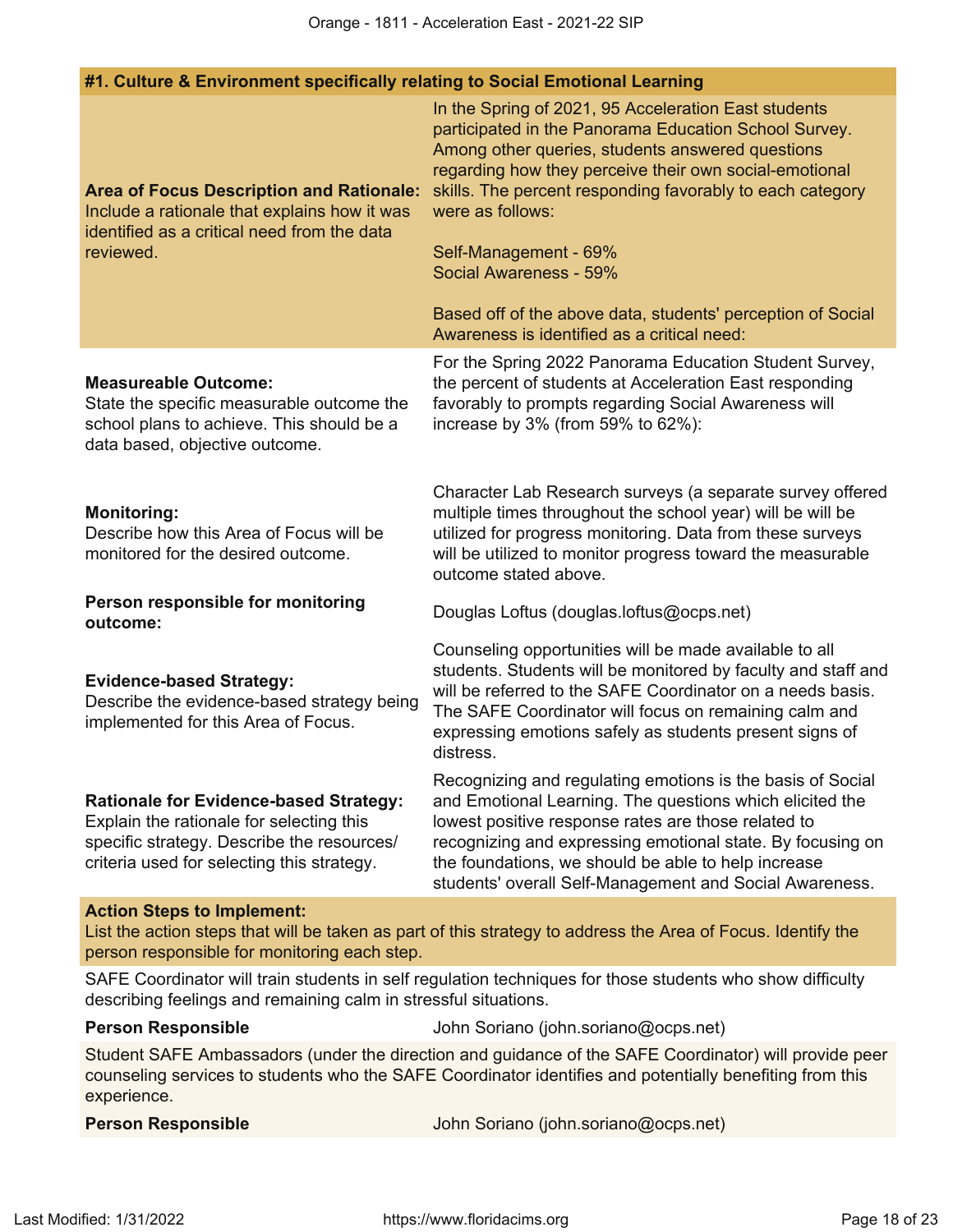#### **Monitoring ESSA Impact:**

If this Area of Focus is not related to one or more ESSA subgroups, please describe the process for progress monitoring the impact of the Area of Focus as it relates to all ESSA subgroups not meeting the 41% threshold according to the Federal Index.

Data from the Panorama Education Student Survey (and the Character Lab Research Survey used for progress monitoring) is not broken down by ESSA subgroup. All subgroups will be monitored equally on individual bases through the Evidence-based Strategy listed above.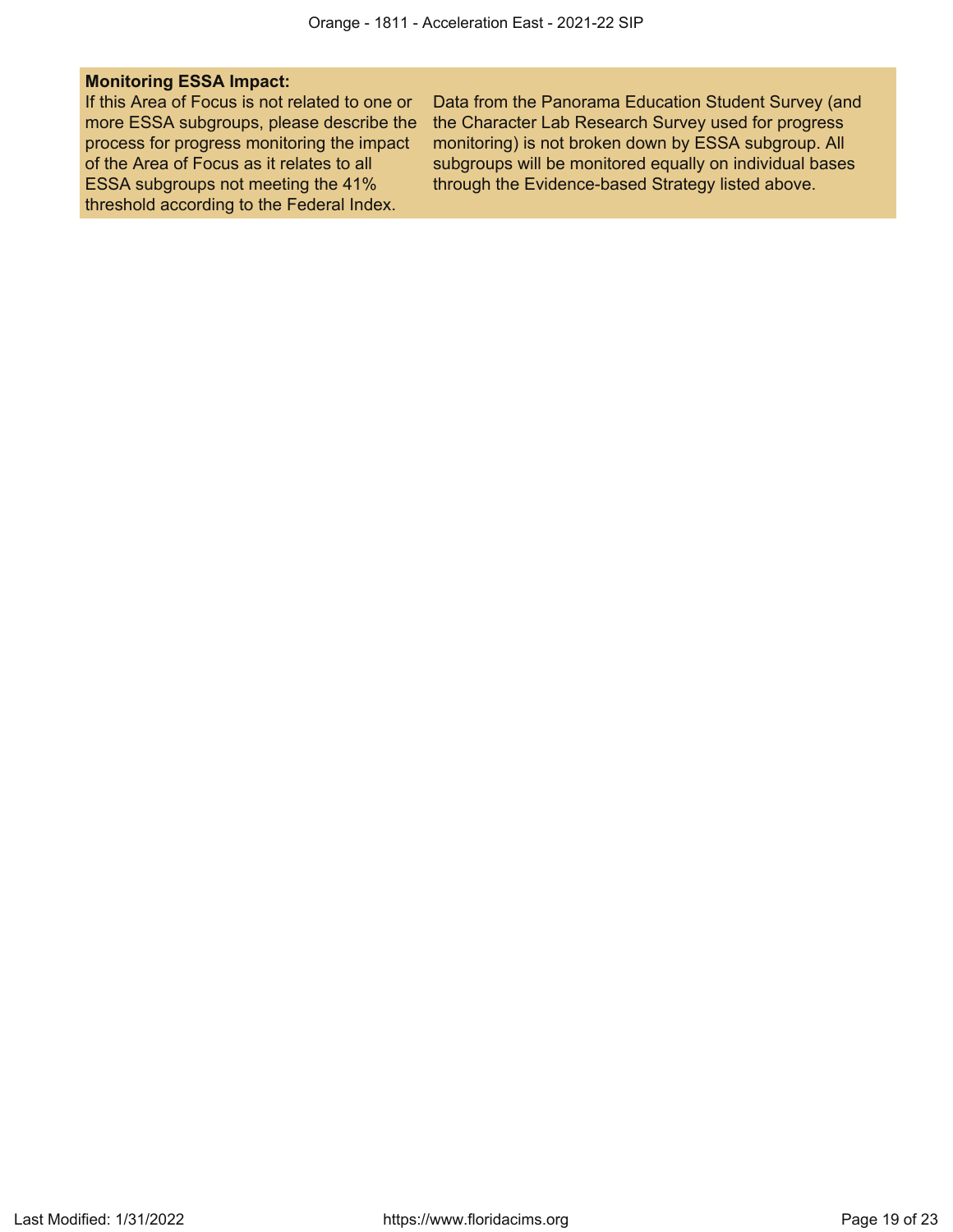## **#2. ESSA Subgroup specifically relating to Outcomes for Multiple Subgroups**

| <b>Area of Focus Description</b><br>and Rationale:<br>Include a rationale that<br>explains how it was identified<br>as a critical need from the data<br>reviewed.                           | Our greatest need for improvement is math achievement. Out of 57<br>students enrolled in Geometry for the 2020-2021 school year, one (1)<br>student received a level 3 or above on the Geometry EOC (2%). Out of<br>27 students enrolled in Algebra I for the 2020-2021 school year, three (3)<br>students received a level 3 or above on the Algebra I EOC (11%). In<br>comparison to the 2018-2019 school year (the last year for which data is<br>available), there was a decrease for each assessment. Geometry<br>decreased by 28% (from 30% in 2019). Algebra I decreased by 5% (from<br>16% in 2019). |
|---------------------------------------------------------------------------------------------------------------------------------------------------------------------------------------------|--------------------------------------------------------------------------------------------------------------------------------------------------------------------------------------------------------------------------------------------------------------------------------------------------------------------------------------------------------------------------------------------------------------------------------------------------------------------------------------------------------------------------------------------------------------------------------------------------------------|
| <b>Measureable Outcome:</b><br>State the specific measurable<br>outcome the school plans to<br>achieve. This should be a data<br>based, objective outcome.                                  | For the 2021-2022 school year, the percentage of students earning a<br>level 3 or above on the Geometry EOC will increase by 3% (to 5%).<br>Additionally, the percentage of students earning a level 3 or above on the<br>Algebra I EOC in increase by 3% (to 14%).                                                                                                                                                                                                                                                                                                                                          |
| <b>Monitoring:</b><br>Describe how this Area of<br>Focus will be monitored for the<br>desired outcome.                                                                                      | Progress Monitoring Activities will be administered three times per year<br>(once in each of the first three marking periods). Proficiency levels will be<br>monitored as a predictor of FSA EOC performance levels.                                                                                                                                                                                                                                                                                                                                                                                         |
| Person responsible for<br>monitoring outcome:                                                                                                                                               | Douglas Loftus (douglas.loftus@ocps.net)                                                                                                                                                                                                                                                                                                                                                                                                                                                                                                                                                                     |
| <b>Evidence-based Strategy:</b><br>Describe the evidence-based<br>strategy being implemented for<br>this Area of Focus.                                                                     | The data will be studied from a primary, secondary and tertiary lens.<br>Since our goal is to<br>increase performance by 3%, we will be looking at progress reports and<br>report cards<br>along with performance matters data.                                                                                                                                                                                                                                                                                                                                                                              |
| <b>Rationale for Evidence-</b><br>based Strategy:<br>Explain the rationale for<br>selecting this specific strategy.<br>Describe the resources/criteria<br>used for selecting this strategy. | The principal will monitor each nine weeks and determine if students are<br>making progress towards proficiency in Algebra I and Geometry.<br>Checkpoints via Performance Matters Activities during the school year<br>will help guide the faculty and principal as progress is measured and<br>monitored.                                                                                                                                                                                                                                                                                                   |
| <b>Action Steps to Implement:</b>                                                                                                                                                           | List the action steps that will be taken as part of this strategy to address the Area of Focus. Identify the                                                                                                                                                                                                                                                                                                                                                                                                                                                                                                 |

person responsible for monitoring each step.

1) Assign an administrative lead to oversee and monitor MAO initiatives.

- a. Monthly progress monitoring meetings with initiative leads with quarterly reviews.
- b. Provide actionable feedback to leads
- c. Ensure leads are accountable and meet deadlines
- d. Provide principal with bimonthly updates

**Person Responsible** Douglas Loftus (douglas.loftus@ocps.net)

2) Establish a clear line of communication to the faculty and staff regarding each student's academic progress

a. Provide Training to the administrative leadership team using materials provided from Principal trainings

b. Conduct weekly department meetings with principal, guidance counselor and MTSS coordinator

**Person Responsible** Douglas Loftus (douglas.loftus@ocps.net)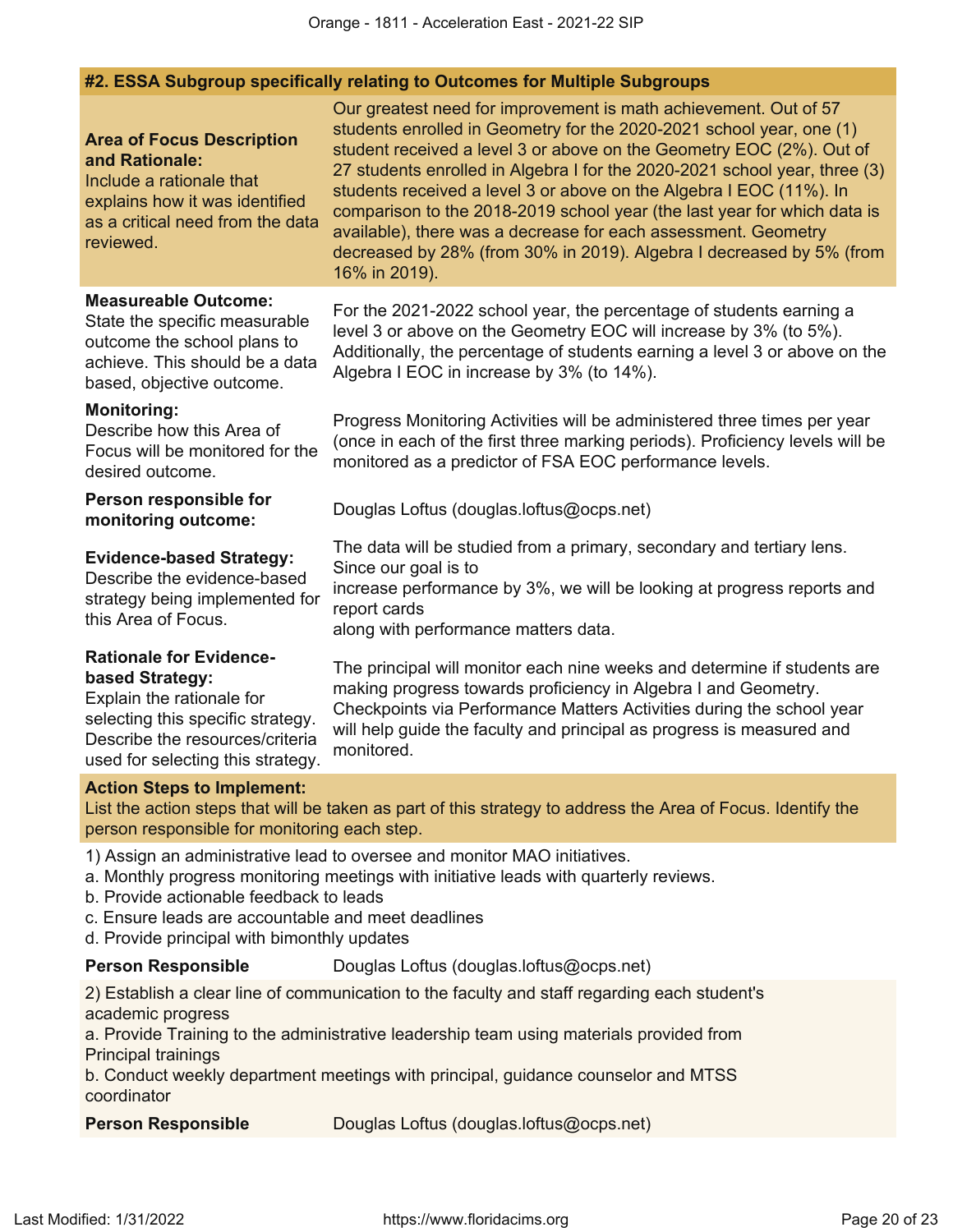- 3) Establish teacher and teacher leader trainings
- a. Have teacher leaders who have buy in speak to their colleagues during faculty meetings
- b. Faculty members visit local schools that are recognized as a culturally responsive school

**Person Responsible** Douglas Loftus (douglas.loftus@ocps.net)

4) Subgroup Intervention Strategies

a. SWD - Utilize accommodations listed in IEPs, including extended time and oral presentation.

b. ELL - Utilize accommodations listed in ELL plans, including extended time and use of approved translation dictionaries.

c. Black/African American - Differentiate instruction based on individual needs. Strategies include helping students process new content, elaborate on new content, examine reasoning, and revise knowledge. d. Hispanic - Differentiate instruction based on individual needs. Strategies include helping students process new content, elaborate on new content, examine reasoning, and revise knowledge.

e. White - Differentiate instruction based on individual needs. Strategies include helping students process new content, elaborate on new content, examine reasoning, and revise knowledge.

f. Economically Disadvantaged - Differentiate instruction based on individual needs of students within the subgroup. Wireless hotspots are available to students without access to high speed internet at home. Additional services provided for students based on economic need.

**Person Responsible** Douglas Loftus (douglas.loftus@ocps.net)

5) Implement culturally responsive teaching strategies in the classroom such as:

- a. Bringing in guest speakers
- b. Using learning stations
- c. Involving parents by using take-home letters

**Person Responsible** Douglas Loftus (douglas.loftus@ocps.net)

6) Monitor performance in the course throughout the year with checkpoints at progress reports and report cards.

**Person Responsible** Douglas Loftus (douglas.loftus@ocps.net)

7) Monitor mastery of standards based on Progress Monitoring Activities throughout the year.

**Person Responsible** Douglas Loftus (douglas.loftus@ocps.net)

# **Monitoring ESSA Impact:**

If this Area of Focus is not related to one or more ESSA subgroups, please describe the process for progress monitoring the impact of the Area of Focus as it relates to all ESSA subgroups not meeting the 41% threshold according to the Federal Index.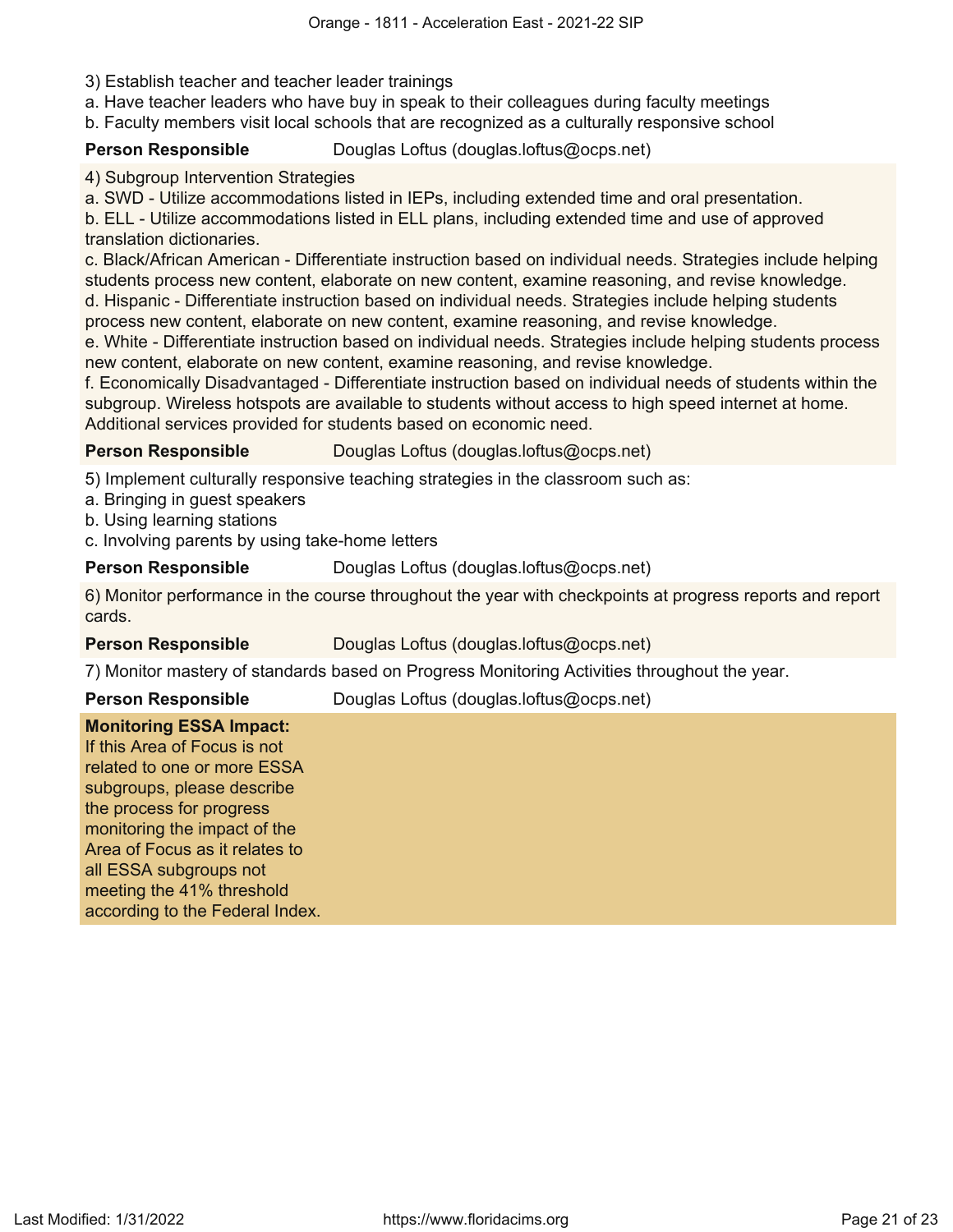# **Part IV: Positive Culture & Environment**

<span id="page-21-0"></span>A positive school culture and environment reflects: a supportive and fulfilling environment, learning conditions that meet the needs of all students, people who are sure of their roles and relationships in student learning, and a culture that values trust, respect and high expectations. Consulting with various stakeholder groups to employ school improvement strategies that impact the positive school culture and environment are critical. Stakeholder groups more proximal to the school include teachers, students, and families of students, volunteers, and school board members. Broad stakeholder groups include early childhood providers, community colleges and universities, social services, and business partners.

Stakeholders play a key role in school performance and addressing equity. Consulting various stakeholder groups is critical in formulating a statement of vision, mission, values, goals, and employing school improvement strategies.

#### **Describe how the school addresses building a positive school culture and environment.**

AEHS traditionally has a high percentage of parent involvement at social types of events, but a much lower percentage of parent involvement at instructional/academic events. AEHS recognizes that parents/ guardians play an integral role in our students' education. We encourage the participation of parents/ guardians in two-way, meaningful communication involving student learning and other student activities. AEHS recruits and encourages parents to become partners in learning. Families are kept abreast of their child's progress using Skyward Parent Access, newsletters, Text messaging, Twitter, Facebook, Connect ED and parent meetings.

Acceleration East students are offered counseling services through the school's SAFE Coordinator and Orange County Family Counseling Services. In addition, peer mentoring and peer mediation is provided through the SAFE Ambassadors Organization. The SAFE Coordinator manages a food and clothing closet, and assists students with financial needs.

The SAFE Ambassador program is a program is for all students and enhances student leadership skills, character development, and exposes them to collaborative experiences. In addition, students apply what they learn through the years as a SAFE Ambassador to various community programs. Community partners create opportunities for students at Acceleration East.

Students in need of financial assistance are provided with school supplies, backpacks, personal products, uniforms, and any other items needed to be successful so that all students feel connected to their school. The SAFE Program offers 'Thanks for Thanksgiving' and 'Angels and Elves' that provide food and supplies for holidays for the student and their family. By working together to keep everyone aware and informed, we help meet each student's basic needs and create a feeling of connection and family. When everyone feels connected, able to maintain their dignity, or engage in stress relief strategies, we function together in a successful and non-violent way.

## **Identify the stakeholders and their role in promoting a positive culture and environment at the school.**

Leadership Team - Leadership team members serve as guides and role models for all teachers and students, demonstrating and leading the positive school culture and environment. Instructional Staff - Instructional staff (specifically classroom teachers) have the most direct contact with students on a regular basis. These individuals will create a positive culture environment in their classrooms that will reflect the overall culture and environment of the school.